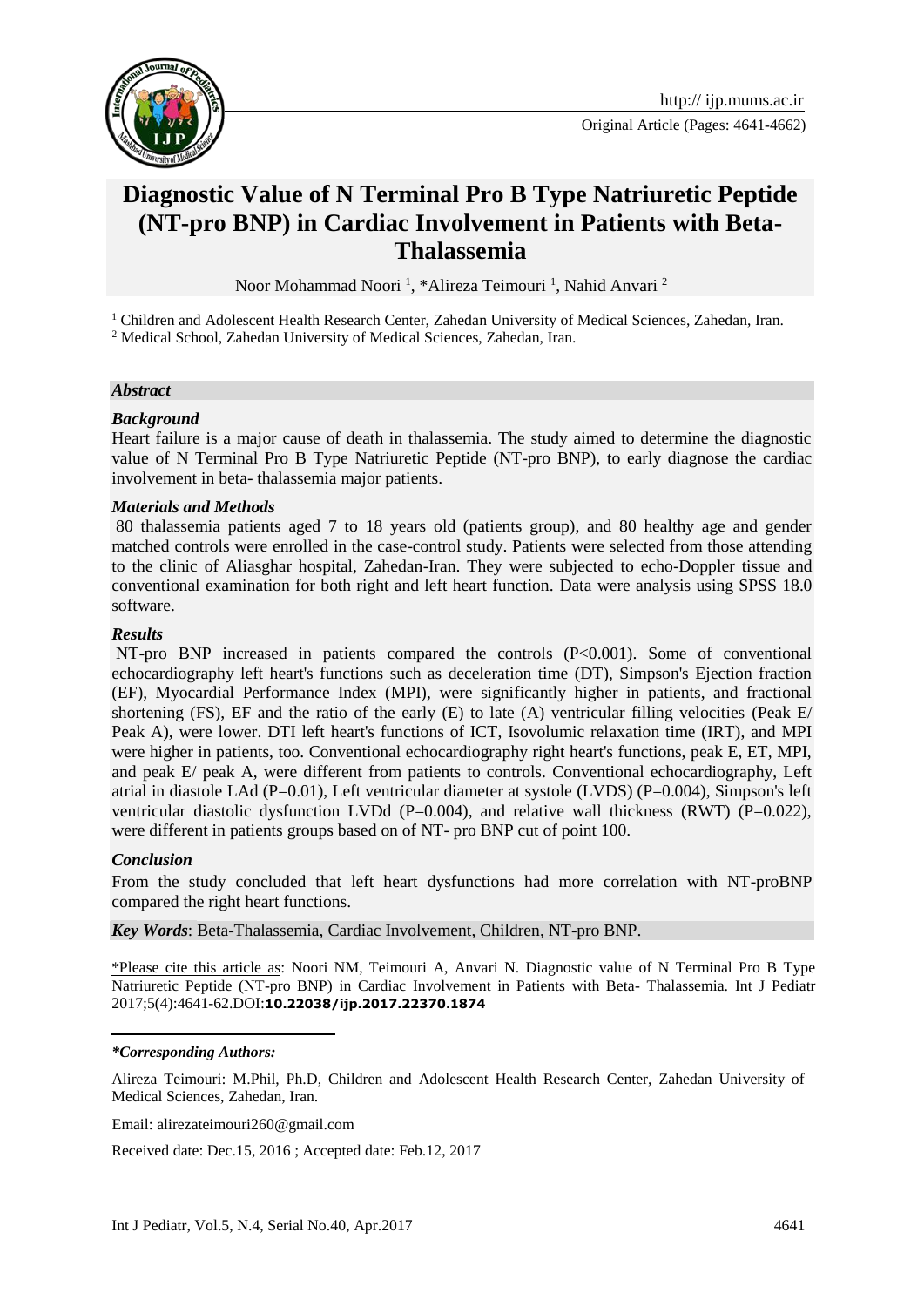## **1- INTRODUCTION**

 Beta-thalassemia is a group of blood inherited disorders that comprise and causes severe anemia from early childhood with approximately 60,000 to 100,000 newborns around the world (1, 2). The disease is common in Mediterranean countries, the Middle East, Central Asia, India, Southern China, the Far East and the countries along the coast of North Africa and South America (2). Beta-thalassemia major is a form of the severe disease and the patients' survival depends on repeated lifetime blood injections. If a regular blood transfusion and hemoglobin concentration is maintained between 9.5 and 10.5 preserved, the growth of the patients will be normally continued until 12 years old (3). Iran with about 25,000 thalassemia patients and three million carriers would be considered as the highlighted area with variation in different parts. The prevalence in the Persian Gulf and the Caspian Sea regions is more than 10 percentage (4).

Sistan and Baluchestan province of Iran, with about 2 million population located in the Southeastern Iran, has thalassemia gene frequency varied from 4 to 10 percent in which deals about high numbers of patients with major beta thalassemia who are receiving regular health services such as blood transfusion (5). Complications of iron overload in children included of growth retardation, lack or maturity delay, heart disease, liver diseases, Endocrine disorders and other complications included of splenomegaly, chronic hepatitis with infection, venous thrombosis and osteoporosis (6-9). Cardiac involvements by iron deposition are the most important complications due to iron overload in beta- thalassemia, and can be considered as a leading cause for 71% mortality in these patients (10). Some of heart abnormalities in children with thalassemia major are as follow; left ventricular systolic dysfunction, diastolic

dysfunction, pulmonary hypertension, functioning disorders, and cardiac arrhythmias (11). Natriuretic Peptide (NP), has been considered as a diagnostic biomarker for cardiovascular diseases, and it contains of B-type natriuretic peptide (BNP), prohormone brain natriuretic peptide (pro BNP). In comparison, N Terminal Pro B Type Natriuretic Peptide (NT-pro BNP), is more stable and has a longer half-life about 2 hours in compare to BNP (12). Increasing levels of NT-pro BNP in thalassemia patients with left ventricular diastolic dysfunction is directly related to age and it is a good biomarker for early diagnosis of left ventricular dysfunction. In the early phases of the cardiac involvement the level of NT-pro BNP increases before an increase in diastolic pressure and there is a strong relationship between plasma levels of NT-pro BNP and iron overload (13). Reported that has been observed significant relationships between NT-pro BNP, and some diastolic dysfunctions (14). It is approved that an increase level of NT-pro BNP, can be used as a tool for primary detection of cardiac hemosiderosis, and is confirmed iron chelation therapy, which may reverse iron-induced cardiomyopathy (15).

If the patients treated with chelation, they would still be at risk in secondary abnormal heart tissue with iron deposition, and this event has been remained as a major cause of death in thalassemia patients. Incidence of pulmonary hypertension in patients with Hb S betathalassemia (β/S thalassemia), is similar to patients with sickle cell disease (SCD), and the serum of NT- pro BNP, is a strong indicator for patients with β/S thalassemia with pulmonary hypertension, and it may be used for diagnosis of pulmonary hypertension (16). Patients with major beta- thalassemia faced to an increase in the level of NT- pro BNP, when diastolic left ventricular dysfunction increased.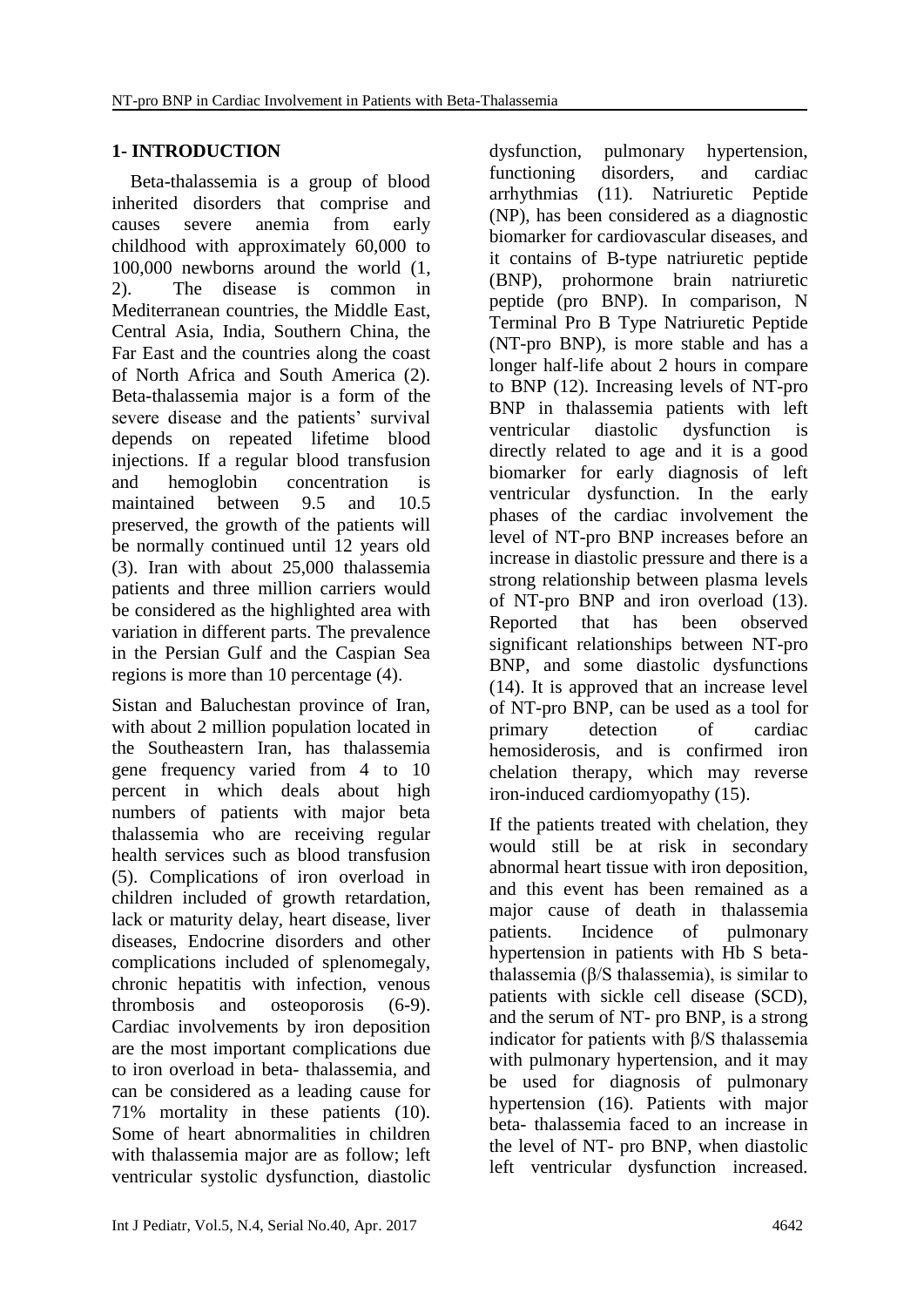High serum of NT- pro BNP is related to levels of E' / E in Doppler tissue imaging (DTI), in patients with major thalassemia (17). Patients with thalassemia major need frequent blood transfusions, and if not treated their iron overload, they would be at risk of cardiac dysfunction. Accordance what was mentioned above, this study aimed to determine the diagnostic value of NT-pro BNP to early diagnose the cardiac involvements in major beta- thalassemia patients.

### **2- MATERIALS AND METHODS**

### **2-1. Methodology**

 This case-control study was performed in pediatric cardiac center with collaboration of center for specific diseases in Ali Asghar hospital, Zahedan city, Sistan and Baluchestan province from August 2015 to July 2016. Eighty patients with major beta- thalassemia aged 7 to 18 years were diagnosed based on hemoglobin electrophoresis and enrolled to the study. Same matched age and gender numbers of healthy volunteers were randomly selected from who referred to the hospital for routine checkup to serve as control subjects. Sample size was based on the cost, ethical limitation especially for controls and age consideration.

# **2-2. Criteria**

After detecting obvious valvular disease in patients, rhythm abnormality, structural, active infection, other systemic inflammatory diseases and renal insufficiency, were considered as exclusion criteria for both groups.

### **2-3. Echocardiography and laboratory measurements**

Major proceedings were performed on both patients and controls such as medical history, physical examination, chest X-ray and Electrocardiogram (ECG), before echocardiography and echocardiography was performed by same cardiologist.

Echocardiography was performed 48-72 hours after packed red blood cell transfusion on patients by same pediatric cardiologist with using of My lab 60 with transducer 3, 8 (made in Italy). For having high precision in information echocardiography repeated 3 cycles in 2D, M-Mode, Doppler and tissue Doppler imaging methods and the average was considered. Echocardiogram applied in participants without breath holding, and view was taken in the mitral valve surface in parasternal position. Simpson EF: EF was calculated in the apical chamber, LVDd: left ventricular end-diastolic dimension, a: is the time of interval between the end and the start of transmitral and trans-tricuspid flow, AT: Acceleration time, DT: deceleration time, Peak E: early mitral and tricuspid valve flow velocity, Peak A: late mitral and tricuspid valve flow velocity, LAd: Diameter of LA in Diastole, Aod: Diameter of Aorta in Diastole, LAs: Diameter of LA in Systole, Aos: Diameter of Aorta in Systole, Et: ejection time (for Aorta and Pulmonary), PWDD: posterior wall dimension in diastole. **IVSD**: interventricular septal dimension in Diastole, IVSS: interventricular septal dimension in systole, EF: ejection fraction, FS: fractional shortening, LVM: left ventricular mass, RWT: relative wall thickness, LVMI: left ventricular mass index, were measured using conventional echocardiography of the left side were estimated from three cardiac cycles. Myocardial performance index (MPI), isovolumic relaxation time (IRT), isovolumic contraction time (ICT) of both sides, were measured with pulsed Doppler echocardiography (2).

The sample volume was positioned at the tips of the tricuspid and mitral valve leaflets in the apical four-chamber view to enable the measurement of (a): that is the time of interval between the end and the start of trans-mitral and trans-tricuspid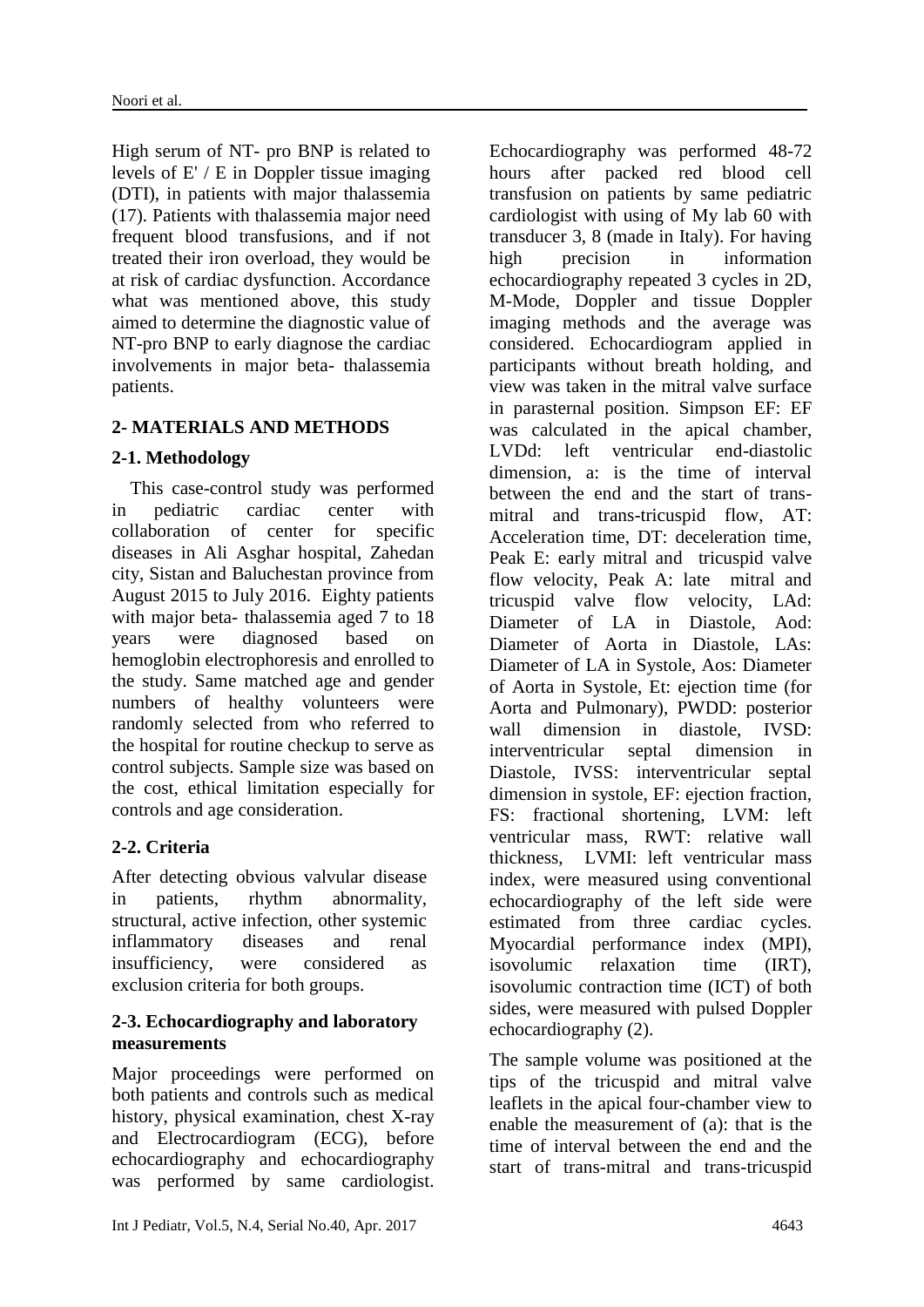flow. The sample volume was thereafter relocated to the left ventricular outflow tract just below the aortic valve (apical five-chamber view), so as to measure (b): which is the left ventricular ejection time. The right ventricular outflow velocity pattern was also recorded from the parasternal short-axis view with the Doppler sample volume positioned just distal to the pulmonary valve for the measurement of (b). Myocardial Performance Index (Tei Index), was calculated as:  $a-b/b = IRT + ICT/ET$ .

The left ventricular mass index (LVMI), was also calculated by the following formula:

LVM (g) =  $0.8$  (1.04 [LVEDD + PWTD +  $[VSTD]$ <sup>3</sup>- LVEDD<sup>3</sup>]) + 0.6. And LVMI  $(g/m^2) = LVM / 2.7 (g/m^2).$ 

All the parameters in the above formula were measured in the M-mode view and in diastole and were utilized for left ventricular mass evaluation (2, 18). Relative Wall Thickness (RWT), was calculated as 2 times PWD divided by the

LVEDD (19). Doppler tissue echocardiography (DTI), was another method that was performed from the apical four-chamber view and a 3 mm pulsed Doppler sample volume was placed at the level of lateral mitral annulus.

Myocardial velocity profiles of the lateral tricuspid annulus and lateral mitral annulus, were obtained by placing the sample volume at the junction of the tricuspid annulus and the right ventricle (RV), free wall and at the junction of the mitral annulus and LV posterior wall, respectively. With this modality, the recorded values, were the early (E), and late (A), diastolic mitral and tricuspid annular velocities, and the ratio of E/A. Right ventricle and left ventricle MPI, was obtained by dividing the sum of Isovolumic Relaxation time (IRT), and Isovolumetric contraction time (ICT), by the ejection time (ET) (MPI =  $(ICT +$ IRT)/ET) (**Figure.1**).



**Fig.1**: Diagram of Doppler Tissue Echocardiography waves: S': systolic wave; E': early diastolic wave; A': late diastolic wave (20).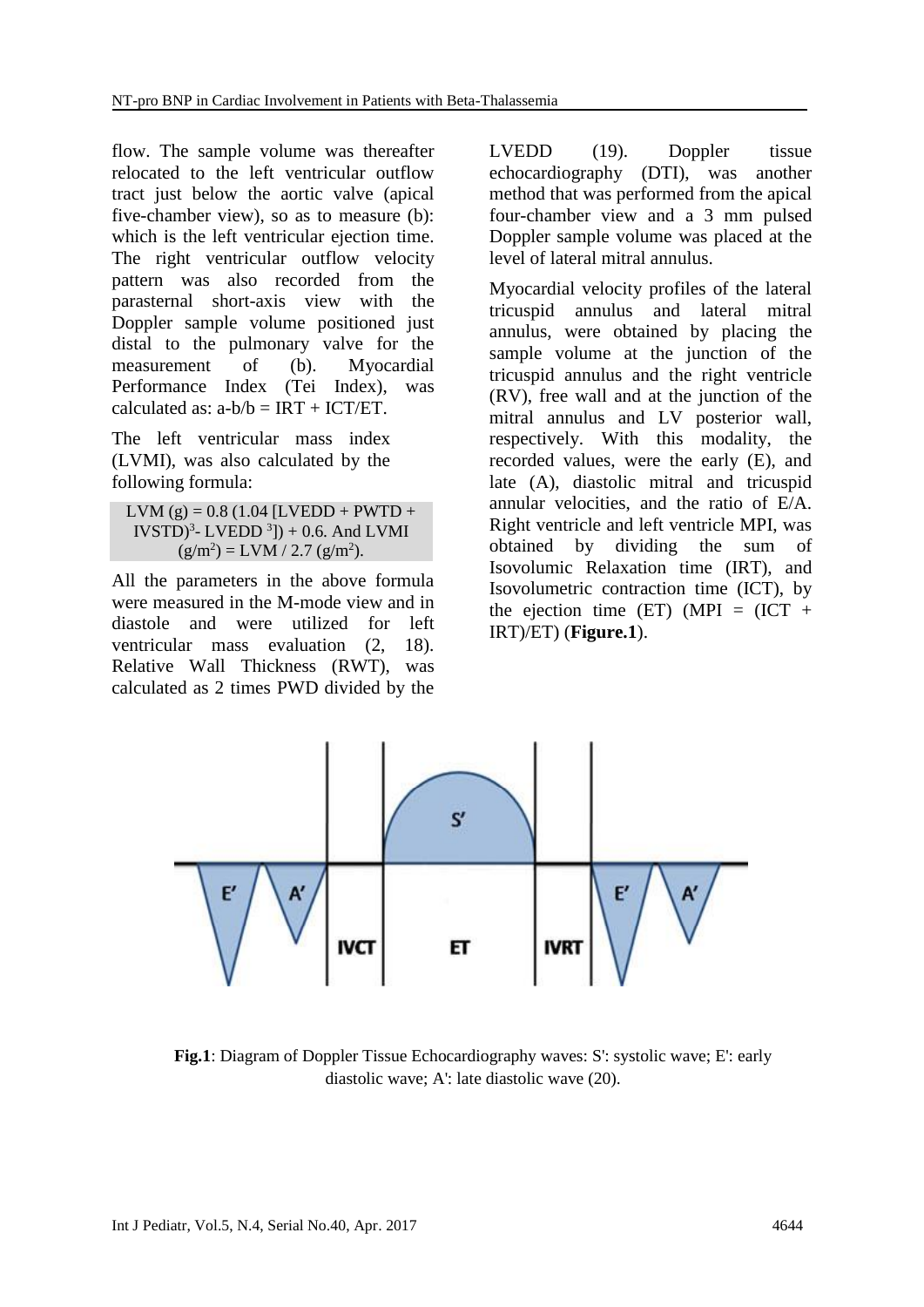Our participants were weighted using RASA Mark made in Islamic Republic of Iran by error factor of 100 grams. In addition, their heights were measured in the standing position with a scale ruler.

Three milliliter of blood was taken from all patients at 8.00 AM after an overnight fasting. The sample was centrifuged at 3,000 rpm/min for 10 minutes at 5 °C.

Separated serum was kept in -70cc refrigerator until NT-pro BNP measuring. The samples transferred to the biochemistry library of Zahedan University of Medical Sciences with considering the cold chain circumstances and then 250 microns isolated serum samples selected for measuring the levels of NT-pro BNP by ELISA kit.

# **2-4. Ethical Approval**

Consent form was obtained from the patients, controls or their guardians after the study approval. The study was approved as a thesis for the degree of pediatric specialty by the Ethics Committee of Zahedan University of Medical Sciences, Zahedan, Iran (ID number: 6798). The written informed consent was obtained from all participants.

### **2-5. Statistical analysis**

All statistical procedures were performed using SPSS (Statistical Package for Social Sciences) Windows version 18.0 (SPSS Inc, Chicago, IL, USA). Data were summarized by mean  $\pm$  standard deviation (SD). Shapiro-Wilk W test was performed for testing normality.

Statistically significant differences between two groups of continuous variables were determined by using the independent samples t-test and Mann-Whitney U test, as appropriate. A p-value < 0.05 was considered statistically significant.

### **3- RESULTS**

 In this study, 160 participants were enrolled with equal ratio in case and controls. The gender distributions in patients were 47.5 and 52.5 for girls and boys, respectively. In the controls the trends of gender distribution were 38.8% and 61.2 % for girls and boys. The Chisquare test showed no significant differences in gender distribution (P=0.26). Normality test were used for studied variables for patients and participants (**Table.1**). Table.1 revealed that all variables had not normal distribution in the case of participants, when some of them had in patients such as LVDD (K.S =  $0.06$ ; P=0.20), peak E  $(K.S=0.05; P=0.20)$  and DT  $(K.S=0.08;$ P=0.20), in conventional echocardiography left heart.

Parametric and non-parametric test were applied for normal and non-normal variables. In accordance with the **Table.2**, NT-pro BNP was much higher in cases  $(140.47 \pm 131.12)$ , compared the controls  $(34.47 \pm 47.61)$ , so that this difference was significant (P<0.001). Controls' mean age was  $15.43 \pm 5.68$  years and in patients were  $16.55 \pm 5.41$  years old. The results showed that mean age in controls was not significantly lower  $(P=0.093)$ . Anthropometric indices such as height (P<0.001), weight (P=0.001), were in a significant lower levels in patients, so that height and weight means were 159.01±14.21 vs. 152.19±10.44, and  $48.63 + 12.80$  vs.  $42.09 + 9.47$ respectively in control compared the patients group.

**Table.3** shows a comparison between patients and controls regarding left heart function based on conventional and tissue Doppler echocardiography performances. Conventional echocardiography left heart's functions such as a (the time of interval between the end and the start of trans-mitral and trans-tricuspid flow)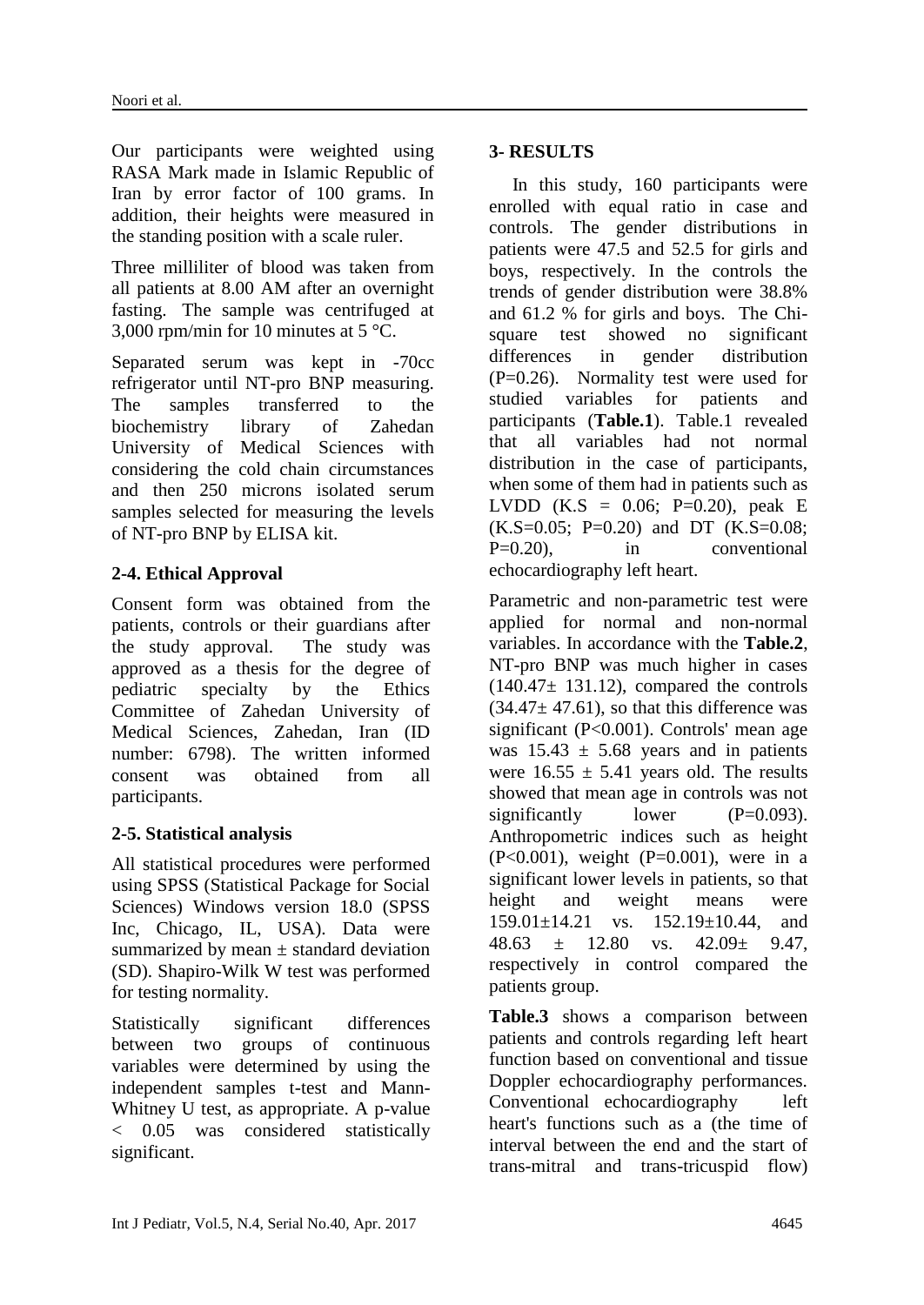(P=0.002), Deceleration Time (DT) (P=0.001), Simpson EF (P=0.001), MPI (P<0.001), were higher in patients compared with controls, and FS (P<0.001), EF (P<0.001), and Peak E/ peak A (P<0.001), were lower significantly. The DTI left heart's functions namely a (P<0.001), ICT (P<0.001), IRT (P<0.001), and MPI (P<0.001), were higher in patients compared with controls.

**Table.4** shows a comparison between Patients and controls regarding right heart function based on conventional and tissue Doppler echocardiography performances. Conventional echocardiography right heart's functions such as a (P<0.001), Peak E (P=0.006), ET (P<0.001), MPI  $(P<0.001)$ , and peak E/peak A  $(P=0.001)$ , were different in patients compared with controls. The DTI left heart's functions namely a (P<0.001), ICT (P<0.001), IRT (P<0.001), and MPI (P<0.001), had same trends in patients compared with controls.

Based on the cut of point 100 for NT-pro BNP, patients were categorized in two groups. The results of t-test showed that the majority of heart functions were higher in patients with NT-pro BNP higher than 100, but amongst them only two LVDD  $(P=0.038)$ , and Simpson LVDS (P=0.017), were significant (**Table.5**). Nonparametric Mann-Whitney test was applied for non-normal variables in both left and right heart functions (**Tables 6 and 7**).

Functions measured by conventional echocardiography such as LAd  $(P=0.01)$ , LVDS (P=0.004), Simpson LVDD  $(P=0.008)$ , and RWT  $(P=0.022)$ , were significantly different in patients groups. Only one function MPI, measured by Doppler tissue echocardiography had significantly different values between patients who categorized accordance NTpro BNP cut of point 100. All right

functions measured by two mentioned methods were similar.

## **4- DISCUSSION**

 The present study revealed that NT-pro BNP was much higher in patients with major beta-thalassemia when height and weight were lower. Totally compared to controls, in patients, conventional echocardiography left heart's functions such as deceleration time, EF by Simpson, MPI were higher when FS, EF and E /A, were lower.

The Doppler tissue echocardiography left heart's functions such as ICT, IRT and MPI, were higher in patients. Conventional echocardiography right heart's functions such as AT, E, ejection time, MPI and E/A, were different in patients. The Doppler tissue echocardiography right heart's functions ICT, IRT, and MPI, had same trends. Patients divided in two groups based on the cut-off-point 100 of NT-pro BNP. LVDD and Simpson LVDS, had significantly different values between control and patient groups. Left heart functions measured by conventional echocardiography such as Lad and LVDS were higher in patients with NT-pro BNP > 100; also, Simpson LVDD and RWT, were higher in patients with NT-pro BNP =<100. From left heart functions that measured by Doppler tissue echocardiography, only MPI was varied between patients, significantly higher in patients with NT-pro BNP > 100. All right functions measured by two mentioned methods were similar.

Balkan et al. and Kremastinos et al. found that the levels of NT-pro BNP serum were higher in patient which was in same lines with our results (13, 14). In Balkan study, clinical, laboratory and echocardiographic findings were analyzed in matched age and gender thalassemia patients and controls. From the study resulted that LV dimensions were increased in the patients,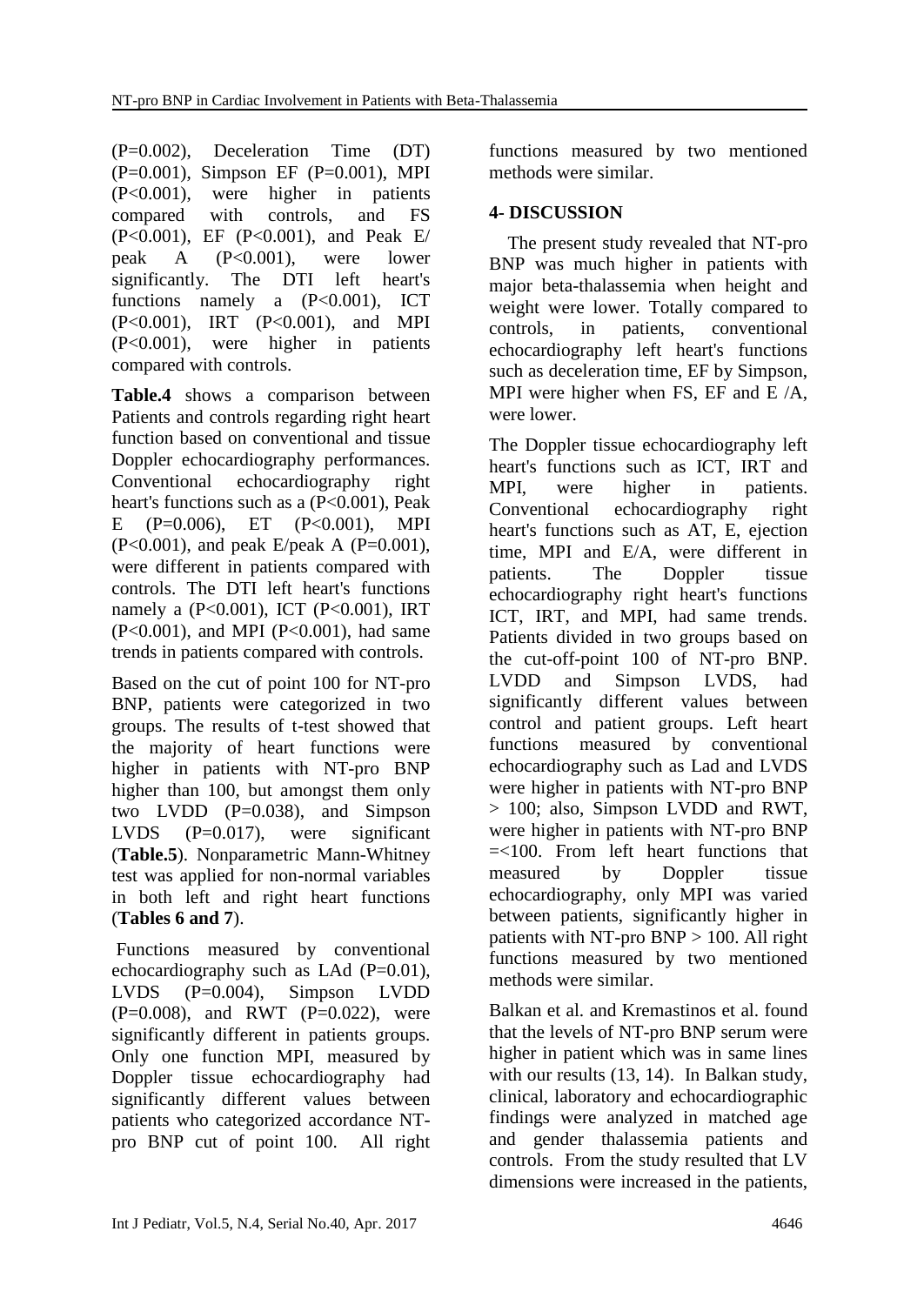while there was no differences in EF and FS. In the present study demonstrated that the two late functions in left heart were different in groups of participants. From Balkan et al. study was resulted that diameters of LA, LV mass index (LVMI), early and late mitral flow velocity were increased in patients compared to controls, E/A ratio and DT, were same between two groups (14). In the present study same results observed expect LVMI, peak A velocity, E/A, and DT with dissimilar outcomes. In the present study resulted that ICT, IRT, and MPI by DTI, were higher in patients when Balkan concluded that IRT was significantly shorter in patients in the case of MPI by DTI the result of the present study confirmed by Noori et al. (18).

Kremastinos et al. conducted a study on βthalassemia patients to find the predictive value of B-type natriuretic peptides in detecting latent left ventricular diastolic dysfunction. From the study resulted that NT-pro BNP was higher in patients same our result. Echocardiographic Doppler findings such as Left ventricular dimensions and volumes were higher in patients (13), these results would be confirmed in compared with our results. Fractional shortening and ejection fraction did not differ between patients and controls; while in our study, both were higher in patients. In their study E/A ratio was higher in patients, while the ratio was higher in controls in the present study, E and deceleration time (DT), was decreased strongly in patients when in our study, E was much higher in controls and DT was lower in controls.

Noori et al. in a study on patients with major-thalassemia revealed that the majority of echocardiography findings of left and right heart were higher in patient group. From the study resulted that E/A, peak A and Simpson LVDD, were significantly higher in patients and DT was lower when EF, FS and Peak A, were

similar. These functions were related to the left heart. In the right heart, ICT and Peak velocity were increased in patients. The results from the present study, were similar and confirmed comparatively by Noori's findings (21). Abdelmoktader and Azer assessed the left ventricular functions in children with Thalassemia major and controls by tissue Doppler imaging and conventional echocardiography respectively, and reported that tissue Doppler imaging had a stronger power to detect the variations. They reported that LA, LVDD, LVDS, IVSD, PWDD, EF, and FS, were varied from patients to controls, so that, EF and FS were lower in patients and others, were higher. These results in comparisons with our findings, are approximately similar. In comparison with our study, we considered that NT- pro BNP because of its higher effect and one of BNP derivation. The majority of studies revealed that in patients with beta- thalassemia major, they first encounter with diastolic dysfunction.

Gong found out the relationship between BNP levels and left ventricular diastolic functions in thalassemia patients and proposed higher BNP levels as a predictor in patients with LV dysfunctions (22). Fathy et al., concluded that BNP levels increased with severity of left ventricular diastolic dysfunction in patients with thalassemia major. The results of the study, confirmed our results in same pattern with a light different in the type of biomarker (23).

Ibrahim et al., demonstrated that the majority of DTI, and conventional findings, were higher in patients compared the controls. The resulted that left MPI were lower significantly in patients and vice versa in right MPI, but no significant. The results of the present study showed that all the mentioned findings were significantly higher in favor of patients in left and right hearts with DTI, and conventional echocardiography (24).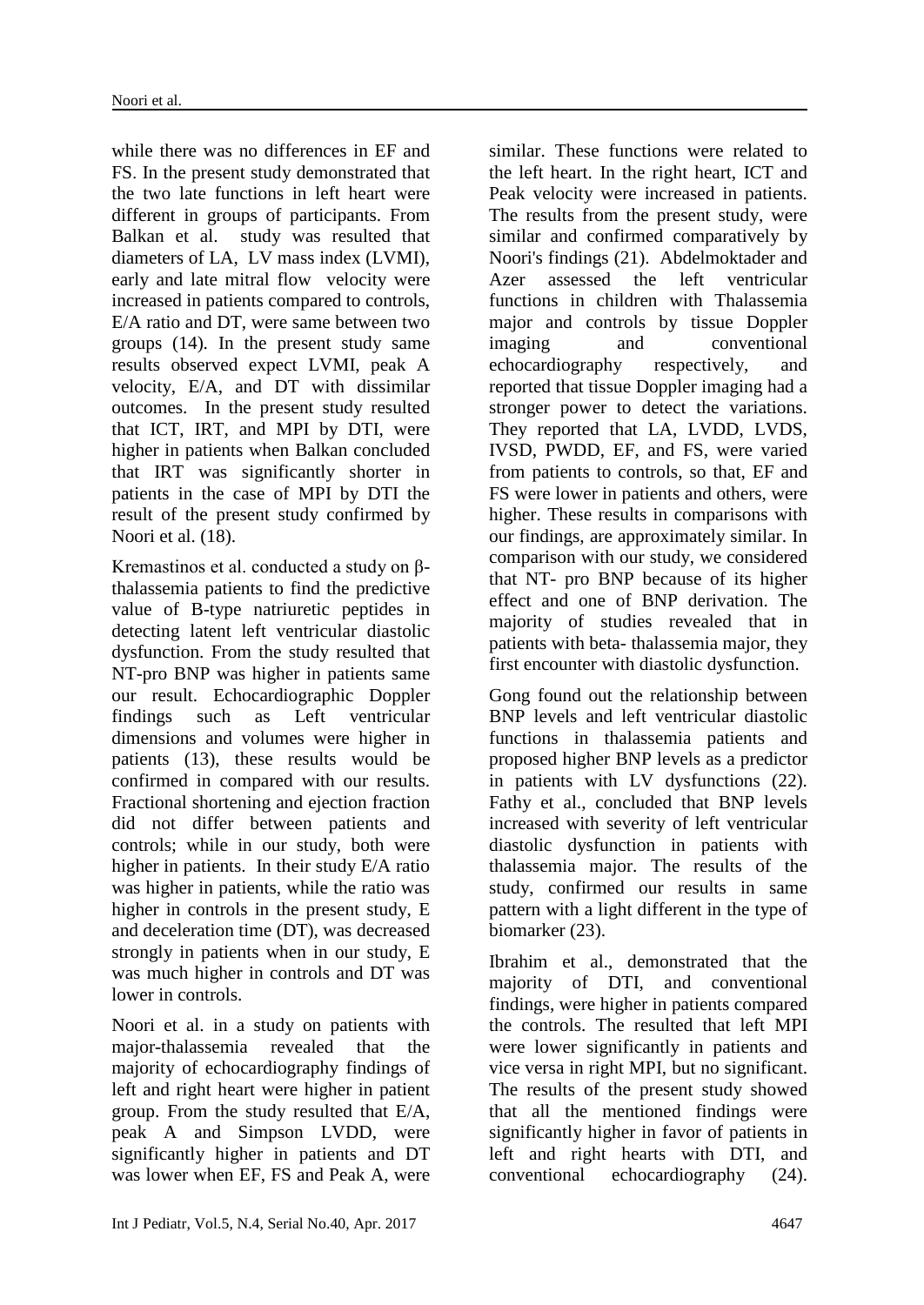Ragab et al., conduct a study on 25 multitransfused beta- thalassemia major patients and 20 controls, to diagnose the value of echocardiography in asymptomatic beta- thalassemia major children. In this study conventional echo revealed that Aorta, LA, LVEDD, LVESD, and peak E velocity, were higher significantly in patients compared to controls. But TDI finding showed that ICT and IRT increased patients. In compare with the present study, the DTI finding were similar and conventional finding were comparable with a slight confirmation, so that Ao and peak E velocity, were dissimilar, LA, LVEDD and LVESD, were similar too (25).

Garadah et al., attempted to find the NTpro BNP serum level and echocardiographic tissue Doppler abnormalities in patients with betathalassemia major; and a comparison performed with an age-matched control. Patients had higher IVSD, PWDD, LVDD, peak E velocity, E/A ratio and shorter DT. The mean serum NT-pro BNP in patients was same to our study (17) which was significantly higher, and for the finding of EF and FS, was not significantly different. Ozyoruk et al. aimed to assess Doppler echocardiographic and tissue Doppler in beta-thalasemia patients with high and normal NT-pro BNP levels.

NT-pro BNP levels were significantly increased in patients same our results. The LVDD and LVM index values were significantly decreased in patients with high NT-pro BNP compared to normal (26). In the present study, IRT, ICT and MPI, were detected by DTI method that was different with Ozyoruk study that they found an increase of (E/E′) in patients with high NT-pro BNP levels.

### **4-1. Limitations of the study**

The study limitation was lack of Proper Corporation by participants especially controls.

## **5- CONCLUSION**

 In conclusion, according to our result, elevated a strong association between NTpro BNP and a few echocardiographic indices of myocardial dysfunctions in young Beta- thalassemia patients; while there was a strong increase of NT-pro BNP levels in thalassemia patients there was strong correlation between NT-pro BNP levels and some cardiac parameters especially in left heart by conventional and tissue Doppler echocardiography. Therefore increased levels of NT-pro BNP can be used as a marker for diagnosis the severity of some cardiac involvements in young thalassemia patients.

### **6- ABBREVIATION**

NP: Natriuretic Peptide,

BNP: B-type natriuretic peptide,

Pro BNP: prohormone brain natriuretic peptide,

NT-pro BNP: N Terminal Pro B Type Natriuretic Peptide,

SCD: sickle cell disease,

DTI: Doppler tissue imaging,

ECG: Electrocardiogram,

EF: Ejection fraction,

LVDd: Left ventricular end-diastolic dimension,

LVDS: Left ventricular diameter at systole,

AT: Acceleration time,

DT: deceleration time,

Peak E: Early mitral and tricuspid valve flow velocity,

Peak A: Late mitral and tricuspid valve flow velocity,

LAd: Diameter of Left atrial in Diastole,

Aod: Diameter of Aorta in Diastole,

LAs: Diameter of LA in Systole,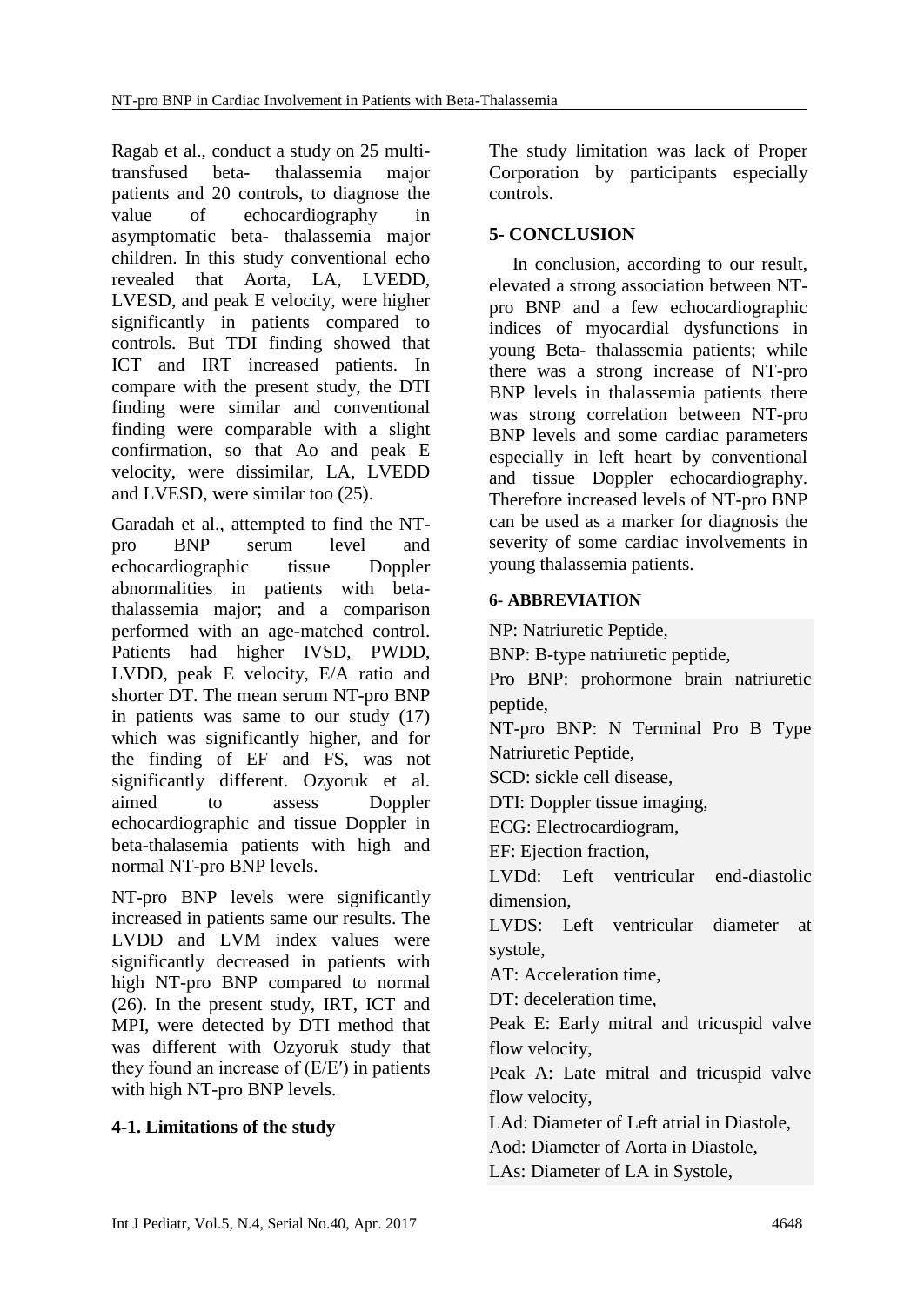Aos: Diameter of Aorta in Systole,

ET: Ejection time (for Aorta and Pulmonary),

PWDD: Posterior wall dimension in diastole,

IVSD: Interventricular septal dimension in diastole,

IVSS: Interventricular septal dimension in systole,

EF: Ejection fraction,

FS: Fractional shortening,

LVM: Left ventricular mass,

RWT: Relative wall thickness,

LVMI: Left ventricular mass index,

MPI: Myocardial Performance Index (Tei Index),

RWT: Relative Wall Thickness,

DTI: Doppler tissue echocardiography,

RV: Right ventricle,

IRT: Isovolumic relaxation time,

ICT: Isovolumetric contraction time.

### **7- AUTHORSHIP CONTRIBUTIONS**

Noor Mohammad Noori and Nahid Anvari designed the study. Data collection and entering in SPSS performed by Nahid Anvari. Data analyzed by Alireza Teimouri as well as writing the primary manuscript and corresponding author. The critical revision supervised by Noor Mohammad Noori and Alireza Teimouri.

### **8- CONFLICT OF INTEREST:** None.

### **9- ACKNOWLEDGMENTS**

The authors would like to present their gratefully acknowledge on patients and healthy persons for their participations.

### **10- REFERENCES**

1. Noori NM, Mahjoubifard M, Mohammadi M, Fard AJ, Abassi A, Farzanegan B. Comparison of QT dispersion with left ventricular mass index in early diagnosis of cardiac

dysfunction in patients with β-thalassemia major. Iranian Red Crescent Medical Journal 2014; 16(5):e11698.

2.Noori NM, Mohamadi M, Keshavarz K, Alavi SM, Mahjoubifard M, Mirmesdagh Y. Comparison of Right and Left Side Heart Functions in Patients with Thalassemia Major, Patients with Thalassemia Intermedia, and Control Group. J Teh Univ Heart Ctr 2013; 8(1):35-41.

3.Hershko C. Iron loading and its clinical implications. Am J Hematol 2007; 82(12 Suppl): 1147-48.

4.Najmabadi H, Teimourian SH. Amplification Refractory Mutation System (ARMS) and Reverse Hybridization in the detection of thalassemia in mutation. Archives of Iranian Medicine 2001; 4(4): 165- 70.

5.Miri Moghadam E, Taroovi Nejad M, Eshghi P, Zeinali S, Savadkoohi F. Molecular Basis and prenatal diagnosis of B- Thalassemia in Southeast if Iran. J Mazandaran Univ Med Sci 2005; 15 (48):105-111. ( In Persian)

6.Chahkandi T, Mofatteh MR, Sharifzadeh GhR, Azarkar Z. Hearing impairment in patients with major thalassemia in Southern Khorasan Province, 2007. Journal of Birjand University of Medical Sciences 2011; 18(2): 102-8. [In Persian]

7.Kashanchi Langarodi M, Abdolrahim Poorheravi H. Prevalence of HCV among thalassemia patients in Shahid Bahonar Hospital, Karaj. Sci J Blood Transfus Organ 2011; 8(2) 137-42. [In Persian]

8.Azarkar Z, Sharifzadeh GhR, Chahkandi T, Mahmoudi Rad A, Sandoughi M, Rezaiee N. Survey of HBV and HCV markers in haemodialysis and thalassemia, South Khorasan, Birjand 2007. Sci J Blood Transfus Organ 2009; 6(3): 233-7. [In Persian]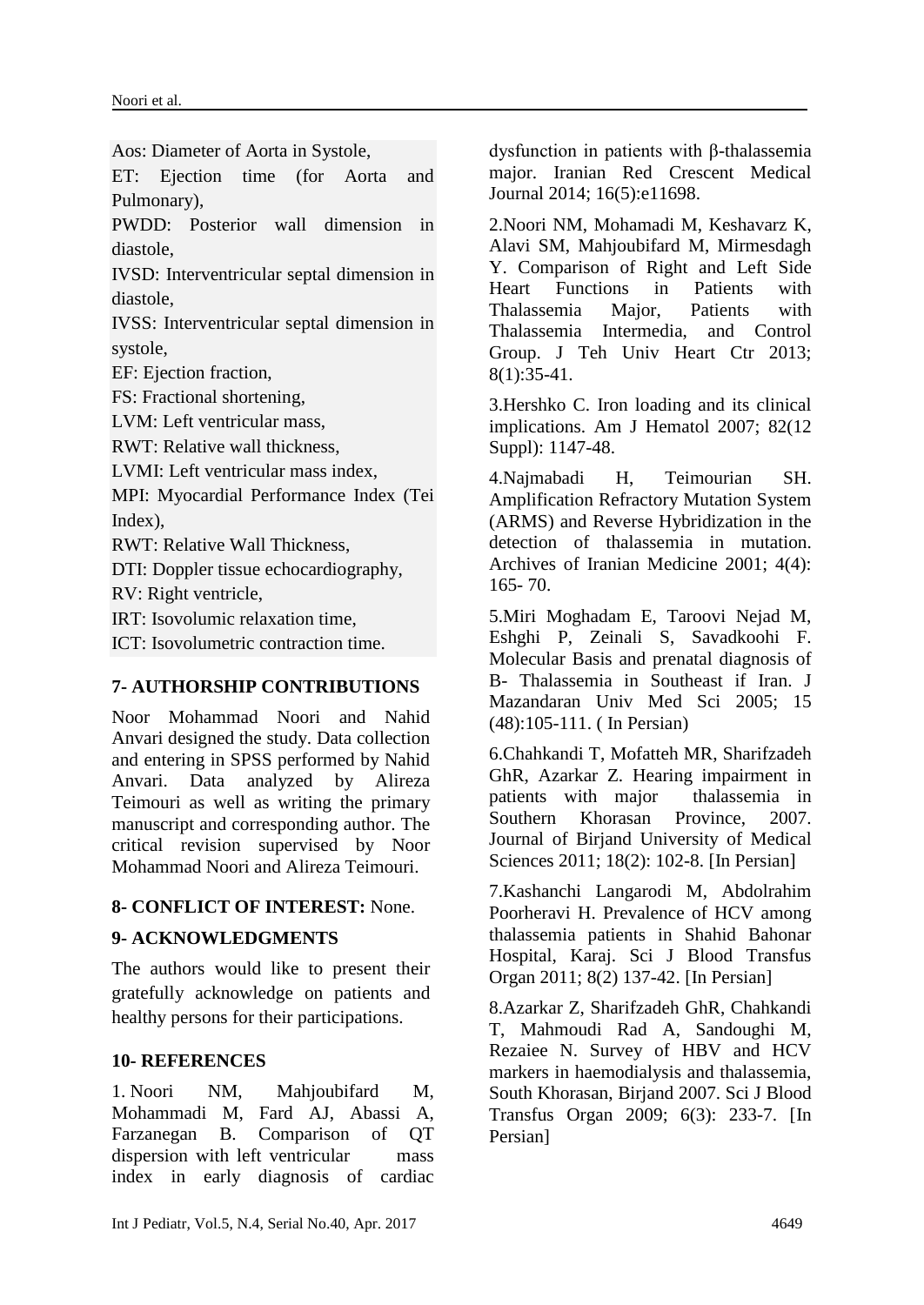9.Chahkandi T. Thyroid and Parathyroid function in patients with major thalassemia. Journal of Birjand University of Medical Sciences 2004; 11(2): 9-15. [In Persian]

10.Borgna-Pignatti C, Cappellini MD, De Stefano P, Del Vecchio GC, Forni GL, Gamberini MR, et al. Survival and complications in thalassemia. Ann N Y Acad Sci 2005; 1054: 40-7.

11.Taksande A, Prabhu S, Venkatesh S. Cardiovascular aspect of Betathalassaemia. Cardiovasc Hematol Agents Med Chem 2012; 10(1): 25-30.

12.Noori NM, Teimouri A, Shahramian I, Akhavan Sales S. Evaluation of Brain Natriuretic Peptide plasma levels in children with Congenital Heart Diseases. International Journal of Pediatrics 2016 1; 4(10):3615-26.

13.Kremastinos DT, Hamodraka E, Parissis J, Tsiapras D, Dima K, Maisel A. Predictive value of B-type natriuretic peptides in detecting latent left ventricular diastolic dysfunction in beta-thalassemia major. Am Heart J. 2010; 159(1):68-74.

14.Balkan C, Tuluce SY, Basol G, Tuluce K, Ay Y, Karapinar DY, et al. Relation between NT-pro BNP levels, iron overload, and early stage of myocardial dysfunction in beta-thalassemia major patients. Echocardiography 2012; 29(3): 318-25.

15.Delaporta P, Kattamis A, Apostolakou F, Boiu S, Bartzeliotou A, Tsoukas E, Papassotiriou I. Correlation of NT-proBNP levels and cardiac iron concentration in patients with transfusion-dependent thalassemia major. Blood Cells, Molecules, and Diseases. 2013 Jan 31; 50(1):20-4.

16.Voskaridou E, Tsetsos G, Tsoutsias A, Spyropoulou E, Christoulas D, Terpos E. Pulmonary hypertension in patients with sickle cell/b thalassemia: incidence and correlation with serum N-terminal probrain natriuretic peptide concentrations. Haematologica 2007; 92:738-743.

17.Garadah TS , Mahdi N, Kassab S, Al Shoroqi I, Abu-Taleb A, Jamsheer A. The pro-BNP Serum Level and Echocardiographic Tissue DopplerAbnormalities in Patients with Beta- thalassemia Major, Clinical Medicine Insights: Cardiology 2010; 4: 135–41.

18.Noori NM, Keshavarz K, Shahriar M. Cardiac and pulmonary dysfunction in asymptomatic beta-thalassanemia major. Asian Cardiovascular and Thoracic Annals 2012; 20(5):555-9.

19.Biton Y, Goldenberg I, Kutyifa V, Baman JR, Solomon S, Moss AJ, et al. Relative wall thickness and the risk for ventricular tachyarrhythmias in patients with left ventricular dysfunction. Journal of the American College of Cardiology 2016; 67(3):303-12.

20.Correale M, Totaro A, Ieva R, Brunetti ND, Di Biase M. Time intervals and myocardial performance index by tissue Doppler imaging. Internal and emergency medicine 2011; 6(5):393-402.

21.Noori N, Teimouri A, Miri- Aliabad G. Brain Natriuretic Peptides and Calcitonin Gene-Related Peptide in Diagnosis of Cardiac Involvement in Major Thalassemia Patients. IJPHO 2016; 7(1):25-36.

22.Abdelmoktader AM, Azer HY. Usefulness of pulsed wave tissue doppler imaging in assessment of left ventricular functions in children with beta-thalassemia major. The Indian Journal of Pediatrics 2013; 80(9):721-5.

23.Fathy WM, Abd El-Aziz WF, Ragab SM, Helal RT. Plasma brain natriuretic peptide concentration in β-thalassemia patients. Menoufia Med J 2015; 28: 978- 85.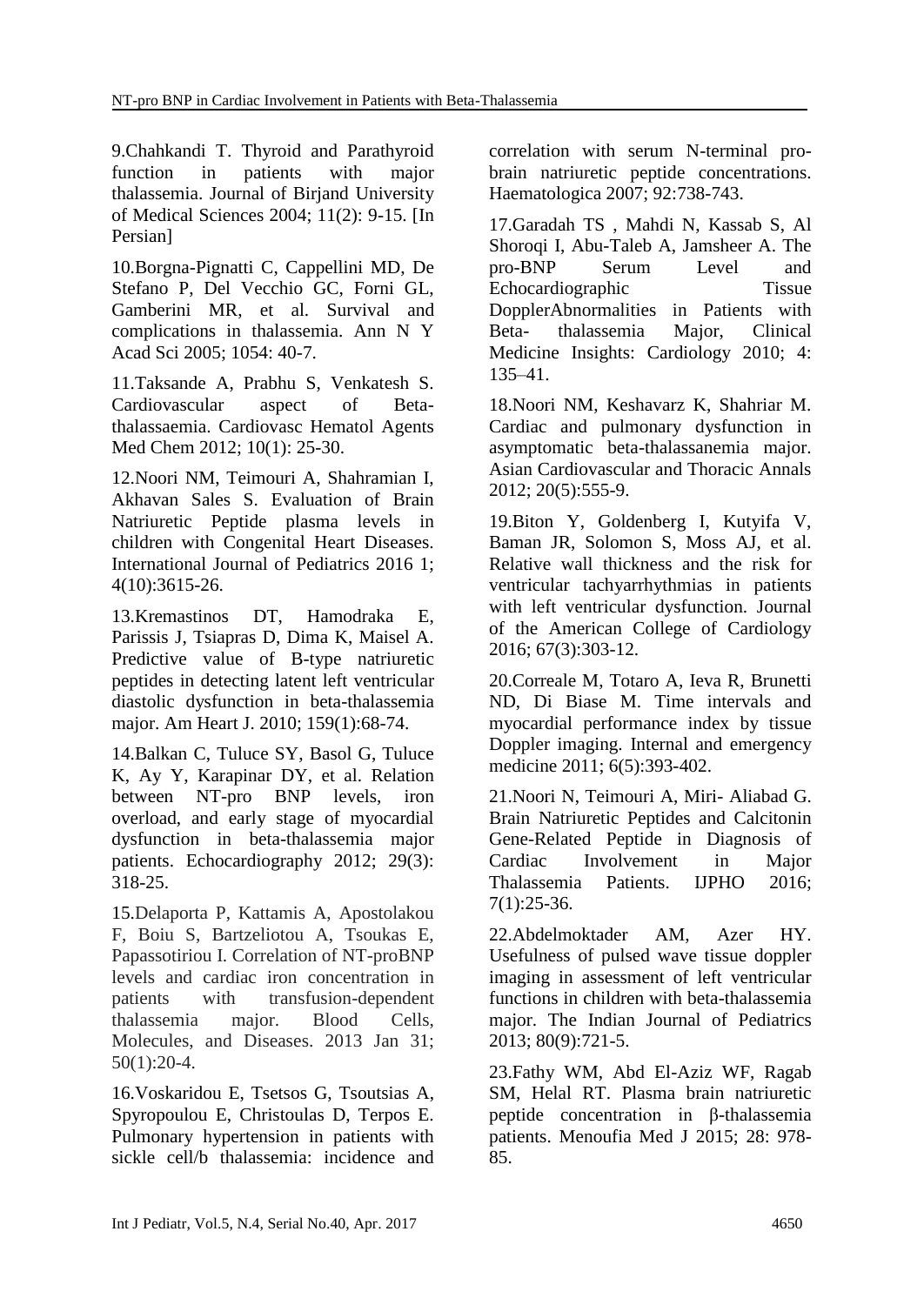24.Ibrahim MH, Azab AA, Kamal NM, Salama MA, Ebrahim SA, Shahin AM, et al. Early detection of myocardial dysfunction in poorly treated pediatric thalassemia children and adolescents: Two Saudi centers experience. Annals of Medicine and Surgery 2016; 9: 6-11.

25.Ragab SM, Fathy WM, El-Aziz WF, Helal RT. The Diagnostic value of pulsed wave tissue doppler imaging in asymptomatic beta-thalassemia major children and young adults; relation to

chemical biomarkers of left ventricular function and iron overload. Mediterranean journal of hematology and infectious diseases 2015; 7(1):e2015051.

26.Ozyoruk D, Oner T, Oymak Y, Çelik HT. Comparison of Doppler echocardiographic and tissue Doppler velocity data in beta-thalassaemia major with high and normal NT-pro BNP levels of children in the south-east region of Turkey. Translational pediatrics 2014; 3(4): 287–92.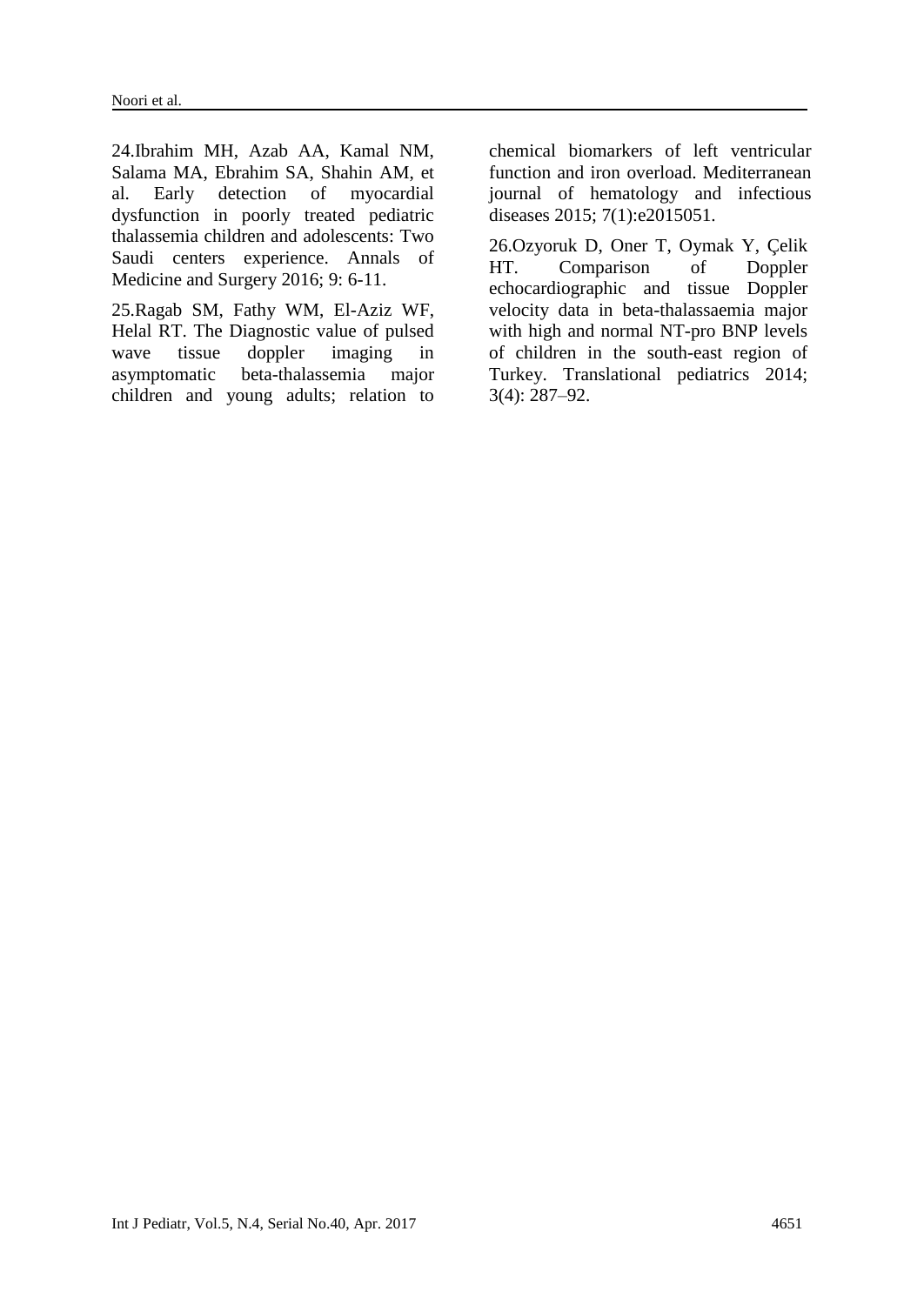| Functions                             |            | Patients                           |            | All participants | Functions        |            | Patients                              |            | All participants |
|---------------------------------------|------------|------------------------------------|------------|------------------|------------------|------------|---------------------------------------|------------|------------------|
|                                       | Test value | P-value                            | Test value | P-value          |                  | Test value | P- value                              | Test value | P- value         |
| NT-Pro BNP<br>$\frac{\text{pmol}}{L}$ | 0.278      | < 0.001                            | 0.267      | < 0.001          | $IVSS$ (cm)      | 0.115      | 0.011                                 | 0.126      | < 0.001          |
| Height(cm)                            | 0.095      | 0.068                              | 0.08       | 0.015            | $LVDS$ (cm)      | 0.445      | < 0.001                               | 0.415      | < 0.001          |
| Weight (kg)                           | 0.111      | 0.017                              | 0.122      | < 0.001          | PWDS (cm)        | 0.43       | < 0.001                               | 0.417      | < 0.001          |
| Age(yr)                               | 0.152      | < 0.001                            | 0.14       | < 0.001          | Simpson LVDS(ml) | 0.069      | 0.200                                 | 0.08       | 0.014            |
|                                       |            | Left conventional echocardiography |            |                  | EFI%)            | 0.307      | < 0.001                               | 0.311      | < 0.001          |
| Simpson $EF(\%)$                      | 0.105      | 0.029                              | 0.081      | 0.012            | $FS(\% )$        | 0.239      | < 0.001                               | 0.269      | < 0.001          |
| LVDD(cm)                              | 0.059      | 0.200                              | 0.079      | 0.016            | Simpson LVDD(ml) | 0.301      | < 0.001                               | 0.26       | < 0.001          |
| $a$ (ms)                              | 0.159      | < 0.001                            | 0.082      | 0.010            |                  |            | Left Doppler tissue echocardiography  |            |                  |
| AT(ms)                                | 0.155      | < 0.001                            | 0.167      | < 0.001          | <b>MPI</b>       | 0.134      | 0.001                                 | 0.132      | < 0.001          |
| DT(ms)                                | 0.081      | 0.200                              | 0.099      | 0.001            | $a$ (ms)         | 0.251      | < 0.001                               | 0.162      | < 0.001          |
| Peak $E(cm/s)$                        | 0.054      | 0.200                              | 0.162      | < 0.001          | ICT(ms)          | 0.137      | 0.001                                 | 0.08       | 0.014            |
| Peak A(cm/s)                          | 0.089      | 0.181                              | 0.153      | < 0.001          | IRT(ms)          | 0.225      | < 0.001                               | 0.187      | < 0.001          |
| Aod (cm)                              | 0.46       | < 0.001                            | 0.43       | < 0.001          |                  |            | Right conventional echocardiography   |            |                  |
| $LAd$ (cm)                            | 0.457      | < 0.001                            | 0.425      | < 0.001          | A(ms)            | 0.093      | 0.087                                 | 0.14       | < 0.001          |
| Aos(cm)                               | 0.448      | < 0.001                            | 0.425      | < 0.001          | AT(ms)           | 0.138      | 0.001                                 | 0.148      | < 0.001          |
| Las $(cm)$                            | 0.45       | < 0.001                            | 0.43       | < 0.001          | DT(ms)           | 0.085      | 0.200                                 | 0.084      | 0.007            |
| $Et$ (ms)                             | 0.109      | 0.020                              | 0.112      | < 0.001          | Peak E(cm/s)     | 0.181      | < 0.001                               | 0.123      | < 0.001          |
| IVSD (cm)                             | 0.086      | 0.200                              | 0.103      | < 0.001          | PeakA (cm/s)     | 0.165      | < 0.001                               | 0.116      | < 0.001          |
| LVM(g)                                | 0.083      | 0.200                              | 0.097      | 0.012            | $ET$ (ms)        | 0.119      | 0.007                                 | 0.108      | < 0.001          |
| <b>RWT</b>                            | 0.113      | 0.013                              | 0.09       | 0.003            | <b>MPI</b>       | 0.166      | < 0.001                               | 0.1        | 0.001            |
| <b>MPI</b>                            | 0.102      | 0.039                              | 0.068      | 0.07             | Peak E/ Peak A   | 0.095      | 0.071                                 | 0.1        | 0.001            |
| Peak E/ Peak A                        | 0.087      | 0.200                              | 0.091      | 0.002            |                  |            | Right Doppler tissue echocardiography |            |                  |
| LAd/AOd                               | 0.071      | 0.200                              | 0.097      | 0.001            | $a$ (ms)         | 0.213      | < 0.001                               | 0.289      | < 0.001          |
| Las/Aos                               | 0.147      | < 0.001                            | 0.082      | 0.011            | ICT(ms)          | 0.159      | < 0.001                               | 0.145      | < 0.001          |
| LVMI(g/m <sup>2</sup> )               | 0.083      | 0.200                              | 0.093      | 0.01             | IRT(ms)          | 0.224      | < 0.001                               | 0.13       | < 0.001          |
| PWDD(cm)                              | 0.162      | < 0.001                            | 0.137      | < 0.001          | <b>MPI</b>       | 0.166      | < 0.001                               | 0.1        | 0.001            |

**Table-1**: Variables Normality distribution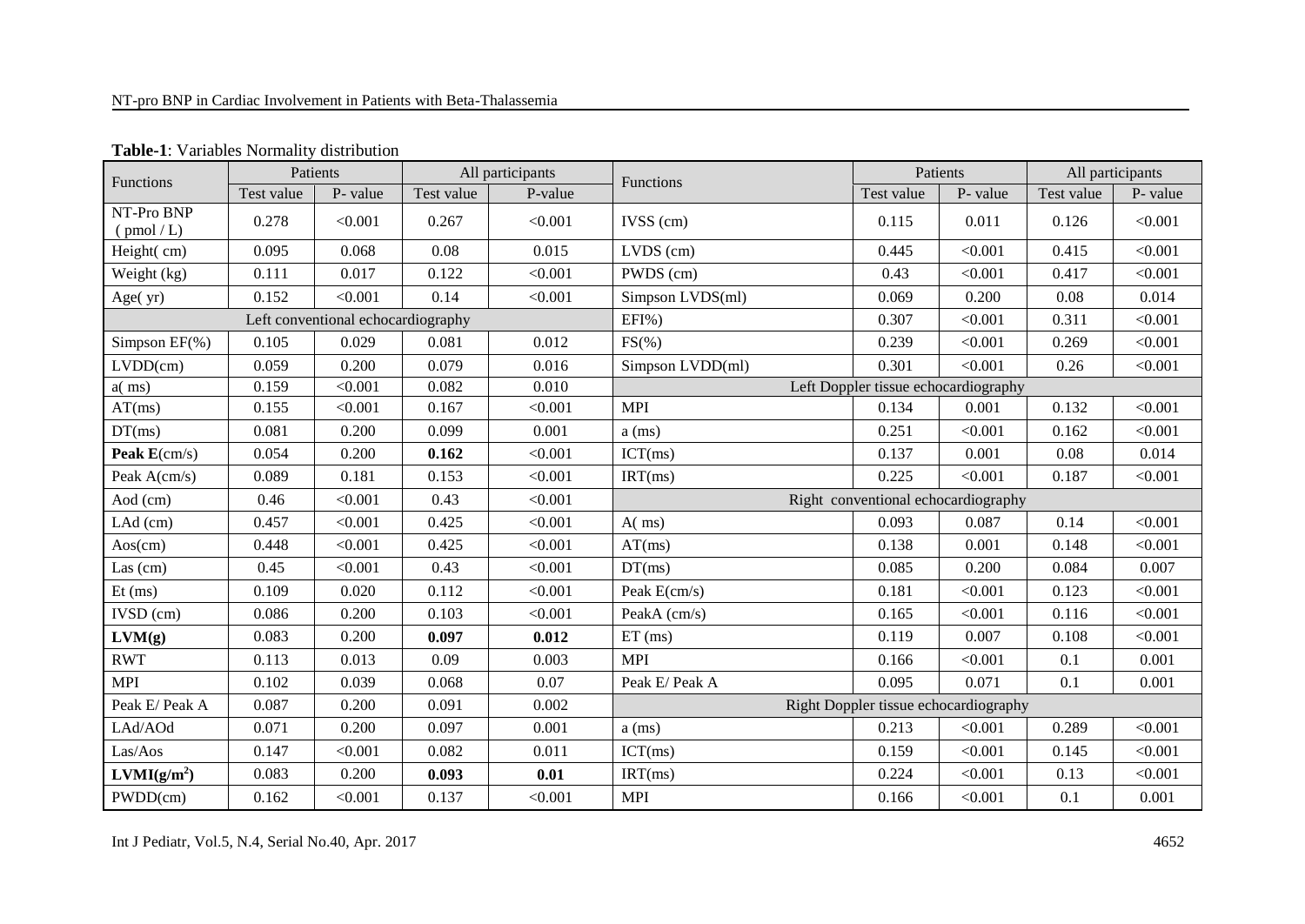NT-proBNP: N-terminal prohormone of brain natriuretic peptide, Simpson EF : EF was calculated in the apical chamber, LVDD: left ventricular end-diastolic dimension, a: is the time of interval between the end and the start of trans-mitral and trans-tricuspid flow, At: Acceleration time, Dt: deceleration time, Peak E: early mitral and tricuspid valve flow velocity, Peak A: late mitral and tricuspid valve flow velocity, LAd: Diameter of LA in Diastole, Aod: Diameter of Aorta in Diastole, Las: Diameter of LA in Systole, Aos: Diameter of Aorta in Systole, Et: ejection Time (for Aorta and Pulmonary), PWDD: posterior wall dimension in diastole, IVSD: interventricular septal dimension in Diastole, IVSS: interventricular septal dimension in systole, EF: ejection fraction, FS : fractional shortening, LVM: left ventricular mass, RWT: relative wall thickness. MPI: myocardial performance index, LVMI: left ventricular mass index, ICT: Isovolumic contraction time, IRT: Isovolumic relaxation time.

| Variables                                   | Groups  | Mean   | <b>SD</b> | Median | Mean Rank | Sum of Ranks | <b>MW</b> | P-value |  |
|---------------------------------------------|---------|--------|-----------|--------|-----------|--------------|-----------|---------|--|
| <b>NTproBNP</b>                             | Control | 34.47  | 47.61     | 21.70  | 47.71     | 3816.5       | 576.5     | < 0.001 |  |
| $\left(\frac{\text{pmol}}{\text{L}}\right)$ | Case    | 140.47 | 131.12    | 78.25  | 113.29    | 9063.5       |           |         |  |
| Ag (year)                                   | Control | 15.43  | 5.68      | 15.00  | 74.36     | 5949.0       | 2709.0    | 0.093   |  |
|                                             | Case    | 16.55  | 5.41      | 18.00  | 86.64     | 6931.0       |           |         |  |
| Height (cm)                                 | Control | 159.01 | 14.21     | 160.00 | 93.31     | 7465.0       | 2175.0    | < 0.001 |  |
|                                             | Case    | 152.19 | 10.44     | 150.00 | 67.69     | 5415.0       |           |         |  |
|                                             | Control | 48.63  | 12.80     | 46.50  | 92.59     | 7407.0       | 2233.0    | 0.001   |  |
| Weight (kg)                                 | Case    | 42.09  | 9.47      | 40.00  | 68.41     | 5473.0       |           |         |  |

**Table-2**: Case-control comparison of some basic variables

NT-Pro BNP: N-terminal prohormone of brain natriuretic peptide, SD: standard deviation.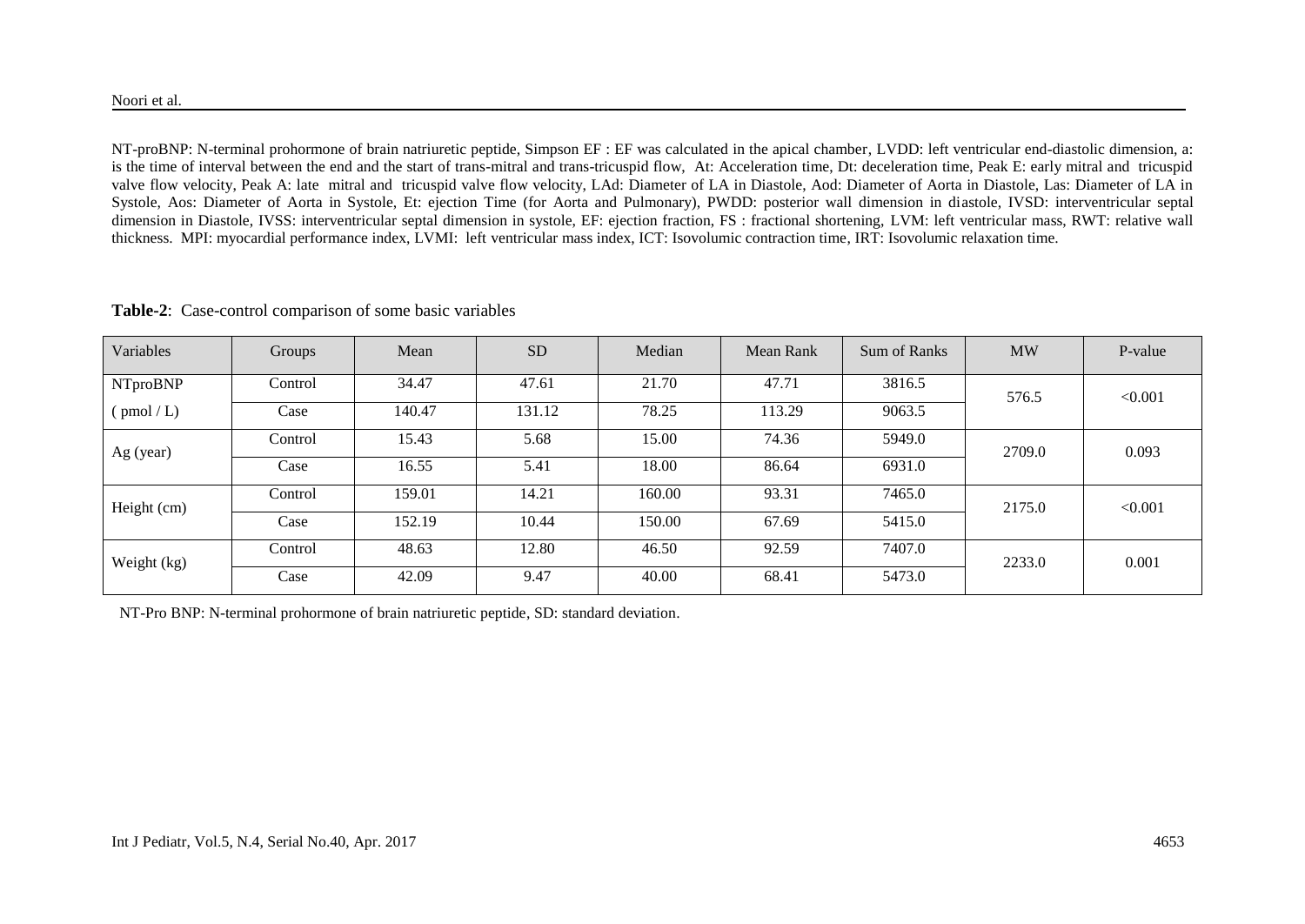#### NT-pro BNP in Cardiac Involvement in Patients with Beta-Thalassemia

| Variables       | Groups  | Mean    | Std. Deviation | Mean Rank | <b>Sum of Ranks</b> | Median  | Mann-Whitney<br>U | P-value |
|-----------------|---------|---------|----------------|-----------|---------------------|---------|-------------------|---------|
| Conventional    |         |         |                |           |                     |         |                   |         |
|                 | Control | 421.510 | 39.284         | 69.330    | 5546.500            | 422.000 | 2306.500          | 0.002   |
| $a$ (ms)        | Case    | 435.580 | 45.936         | 91.670    | 7333.500            | 433.000 |                   |         |
| $AT$ (ms)       | Control | 60.460  | 6.426          | 78.850    | 6308.000            | 61.000  | 3068.000          | 0.642   |
|                 | Case    | 61.150  | 8.021          | 82.150    | 6572.000            | 61.000  |                   |         |
|                 | Control | 133.900 | 20.919         | 67.790    | 5423.500            | 133.000 | 2183.500          | 0.001   |
| $DT$ (ms)       | Case    | 148.150 | 27.265         | 93.210    | 7456.500            | 144.000 |                   |         |
|                 | Control | 99.163  | 18.887         | 84.560    | 6765.000            | 100.150 | 2875.000          | 0.267   |
| Peak E (cm/s)   | Case    | 95.498  | 18.543         | 76.440    | 6115.000            | 96.000  |                   |         |
|                 | Control | 48.426  | 8.894          | 70.620    | 5649.500            | 49.800  |                   | 0.007   |
| Peak A $(cm/s)$ | Case    | 55.030  | 15.505         | 90.380    | 7230.500            | 55.000  | 2409.500          |         |
|                 | Control | 2.385   | 0.402          | 79.170    | 6333.500            | 2.480   | 3093.500          |         |
| Aod (cm)        | Case    | 3.528   | 5.032          | 81.830    | 6546.500            | 2.400   |                   | 0.716   |
|                 | Control | 2.477   | 0.453          | 62.050    | 4964.000            | 2.400   | 1724.000          | < 0.001 |
| Lad $(cm)$      | Case    | 4.157   | 5.927          | 98.950    | 7916.000            | 2.890   |                   |         |
| Aos $(cm)$      | Control | 2.270   | 0.387          | 81.930    | 6554.500            | 2.250   | 2925.500          | 0.498   |
|                 | Case    | 3.214   | 4.462          | 77.010    | 6006.500            | 2.240   |                   |         |
|                 | Control | 1.613   | 0.287          | 59.970    | 4797.500            | 1.570   | 1557.500          | < 0.001 |
| Las $(cm)$      | Case    | 2.885   | 4.307          | 99.530    | 7763.500            | 1.910   |                   |         |
|                 | Control | 261.190 | 29.932         | 91.050    | 7284.000            | 256.000 |                   |         |
| $ET$ (ms)       | Case    | 249.050 | 20.976         | 69.950    | 5596.000            | 250.000 | 2356.000          | 0.004   |
|                 | Control | 0.750   | 0.138          | 85.570    | 6845.500            | 0.760   |                   |         |
| $IVSD$ (cm)     | Case    | 0.728   | 0.113          | 75.430    | 6034.500            | 0.730   | 2794.500          | 0.166   |
| LVDD(cm)        | Control | 4.273   | 0.450          | 70.480    | 5638.000            | 4.360   | 2398.000          | 0.006   |

### **Table-3**: Case-control comparison of some conventional and Doppler tissue echocardiographic left heart functions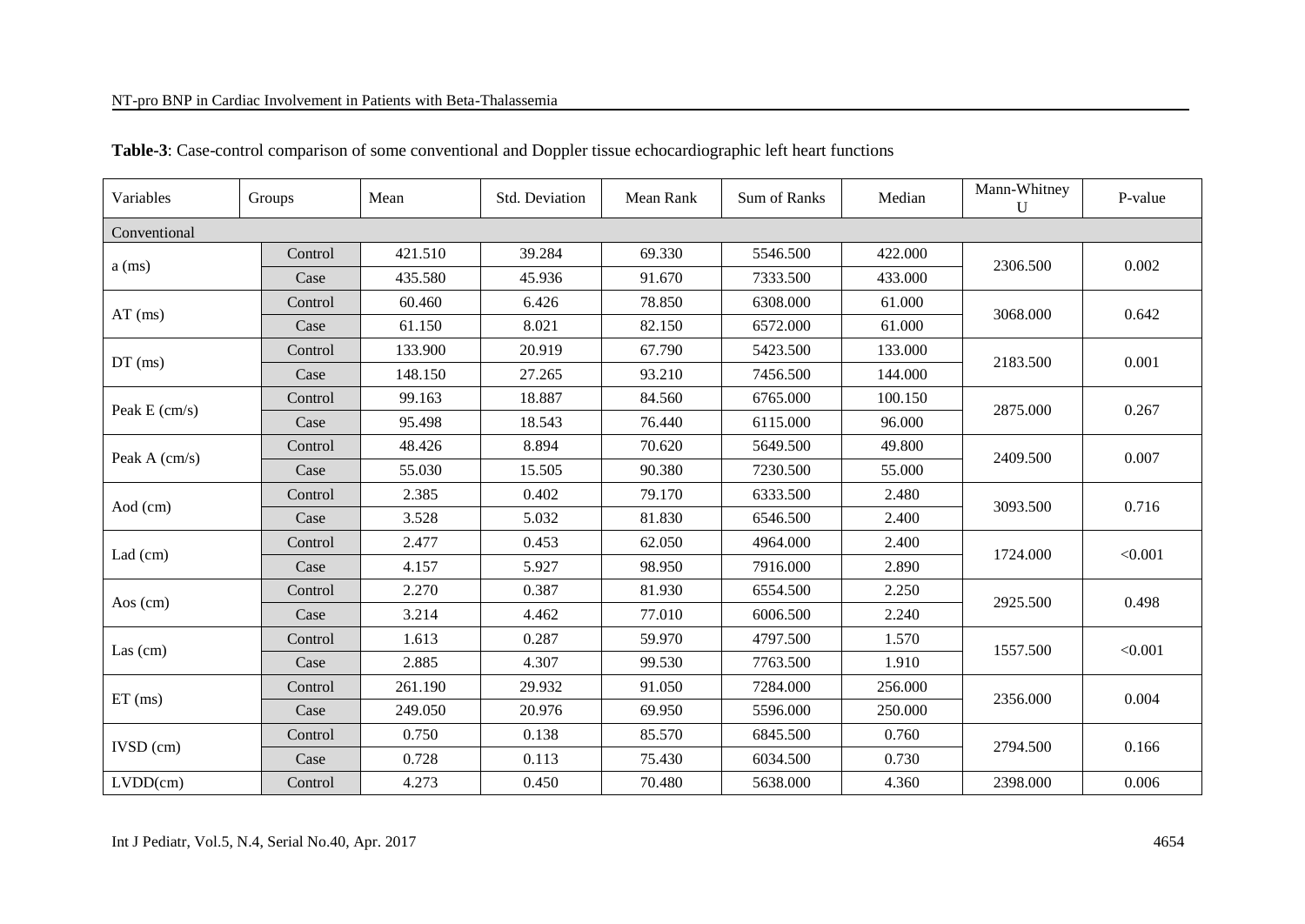|                   | Case    | 4.504   | 0.591   | 90.530 | 7242.000 | 4.540  |                                                                                                                                              |         |
|-------------------|---------|---------|---------|--------|----------|--------|----------------------------------------------------------------------------------------------------------------------------------------------|---------|
|                   | Control | 0.403   | 0.061   | 79.560 | 6365.000 | 0.410  |                                                                                                                                              |         |
| PWDD(cm)          | Case    | 0.412   | 0.075   | 81.440 | 6515.000 | 0.400  |                                                                                                                                              | 0.797   |
|                   | Control | 0.957   | 0.171   | 79.430 | 6354.500 | 0.950  |                                                                                                                                              |         |
| IVSS(cm)          | Case    | 0.973   | 0.179   | 81.570 | 6525.500 | 0.950  |                                                                                                                                              | 0.770   |
|                   | Control | 2.302   | 0.299   | 63.610 | 5088.500 | 2.340  |                                                                                                                                              |         |
| LVDS(cm)          | Case    | 3.740   | 4.999   | 97.390 | 7791.500 | 2.700  | 3125.000<br>3114.500<br>1848.500<br>2846.500<br>1664.500<br>1729.000<br>2809.000<br>2928.500<br>2326.500<br>2206.000<br>1882.500<br>2010.000 | < 0.001 |
|                   | Control | 0.402   | 0.060   | 76.080 | 6086.500 | 0.410  |                                                                                                                                              |         |
| PWDS(cm)          | Case    | 0.578   | 0.725   | 84.920 | 6793.500 | 0.400  |                                                                                                                                              | 0.225   |
|                   | Control | 72.330  | 20.876  | 99.690 | 7975.500 | 79.000 |                                                                                                                                              | < 0.001 |
| $EF(\% )$         | Case    | 60.660  | 27.283  | 61.310 | 4904.500 | 71.000 |                                                                                                                                              |         |
|                   | Control | 43.090  | 12.761  | 98.890 | 7911.000 | 47.000 |                                                                                                                                              | < 0.001 |
| $FS(\% )$         | Case    | 35.000  | 16.236  | 62.110 | 4969.000 | 40.000 |                                                                                                                                              |         |
| LVM(gr)           | Control | 71.020  | 23.568  | 75.610 | 6049.000 | 69.630 |                                                                                                                                              |         |
|                   | Case    | 76.210  | 24.279  | 84.440 | 6671.000 | 72.290 |                                                                                                                                              | 0.226   |
|                   | Control | 82.903  | 30.728  | 77.110 | 6168.500 | 88.350 |                                                                                                                                              |         |
| Simpson LVDD (ml) | Case    | 100.794 | 117.347 | 83.890 | 6711.500 | 81.800 |                                                                                                                                              | 0.354   |
|                   | Control | 41.908  | 17.860  | 69.580 | 5566.500 | 44.700 |                                                                                                                                              |         |
| Simpson LVDS (ml) | Case    | 50.981  | 19.380  | 91.420 | 7313.500 | 50.700 |                                                                                                                                              | 0.003   |
|                   | Control | 49.510  | 9.798   | 92.930 | 7434.000 | 48.000 |                                                                                                                                              | 0.001   |
| Simpson EF(%)     | Case    | 42.530  | 10.521  | 68.080 | 5446.000 | 44.000 |                                                                                                                                              |         |
| <b>MPI</b>        | Control | 0.628   | 0.198   | 64.030 | 5122.500 | 0.593  |                                                                                                                                              | < 0.001 |
|                   | Case    | 0.757   | 0.205   | 96.970 | 7757.500 | 0.754  |                                                                                                                                              |         |
|                   | Control | 2.077   | 0.388   | 95.380 | 7630.000 | 2.130  |                                                                                                                                              |         |
| Peak E/ peak A    | Case    | 1.819   | 0.476   | 65.630 | 5250.000 | 1.760  |                                                                                                                                              | < 0.001 |
|                   | Control | 1.055   | 0.203   | 65.460 | 5237.000 | 1.000  |                                                                                                                                              | < 0.001 |
| LAd /AOd          | Case    | 1.199   | 0.206   | 95.540 | 7643.000 | 1.210  | 1997.000                                                                                                                                     |         |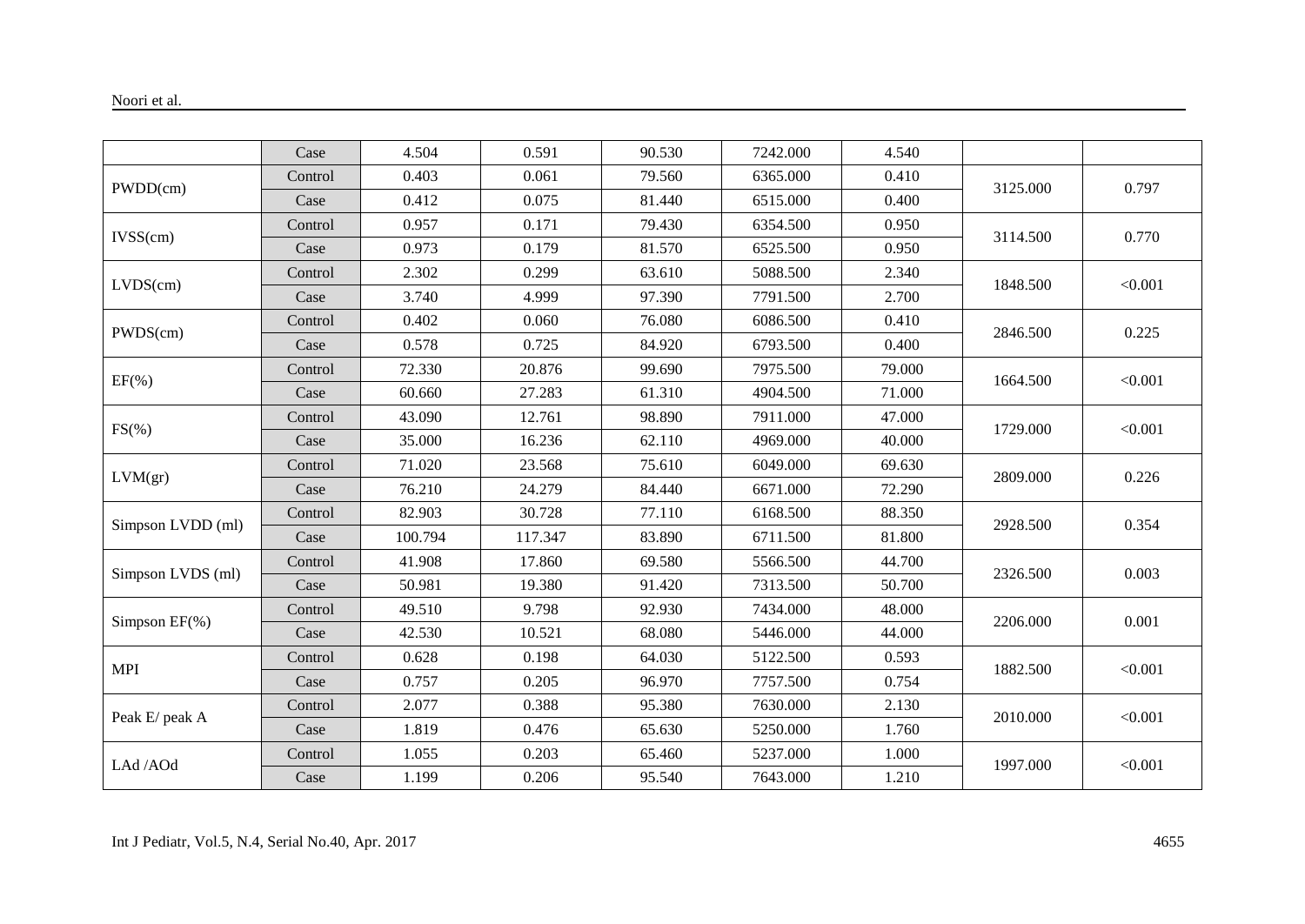| Las/Aos                  | Control | 0.727  | 0.161  | 60.850 | 4868.000 | 0.666  | 1628.000 | < 0.001 |
|--------------------------|---------|--------|--------|--------|----------|--------|----------|---------|
|                          | Case    | 0.894  | 0.205  | 98.630 | 7693.000 | 0.863  |          |         |
| <b>RWT</b>               | Control | 0.189  | 0.024  | 86.010 | 6881.000 | 0.193  | 2759.000 | 0.132   |
|                          | Case    | 0.185  | 0.038  | 74.990 | 5999.000 | 0.180  |          |         |
| LVMI(gr/m <sup>2</sup> ) | Control | 26.304 | 8.729  | 75.980 | 6078.000 | 69.630 | 2838.000 | 0.217   |
|                          | Case    | 28.229 | 8.935  | 85.030 | 6802.000 | 72.290 |          |         |
| <b>DTI</b>               |         |        |        |        |          |        |          |         |
|                          | Control | 328.01 | 75.64  | 57.85  | 4628.00  | 316.00 |          |         |
| $a$ (ms)                 | Case    | 431.04 | 102.19 | 103.15 | 8252.00  | 461.00 | 1388.00  | < 0.001 |
| ICT(ms)                  | Control | 86.94  | 16.36  | 53.81  | 4304.50  | 89.00  | 1064.50  | < 0.001 |
|                          | Case    | 117.51 | 31.57  | 107.19 | 8575.50  | 117.00 |          |         |
|                          | Control | 70.49  | 11.31  | 54.41  | 4352.50  | 67.00  | 1112.50  | < 0.001 |
| IRT(ms)                  | Case    | 92.36  | 35.53  | 106.59 | 8527.50  | 89.00  |          |         |
| MPI(ms)                  | Control | 0.50   | 0.08   | 41.13  | 3290.00  | 0.49   |          | < 0.001 |
|                          | Case    | 0.90   | 0.21   | 119.88 | 9590.00  | 0.88   | 50.00    |         |

Simpson EF : EF was calculated in the apical chamber, LVDD: left ventricular end-diastolic dimension, a: is the time of interval between the end and the start of trans-mitral and trans-tricuspid flow, At: Acceleration time, Dt: deceleration time, Peak E: early mitral and tricuspid valve flow velocity, PeakA: late mitral and tricuspid valve flow velocity, LAd: Diameter of LA in Diastole, Aod: Diameter of Aorta in Diastole, Las: Diameter of LA in Systole , Aos: Diameter of Aorta in Systole, Et: ejection Time ( for Aorta and Pulmonary), PWDD : posterior wall dimension in diastole. IVSD: interventricular septal dimension in Diastole, IVSS: interventricular septal dimension in systole, EF: ejection fraction, FS: fractional shortening, LVM: left ventricular mass, RWT: relative wall thickness. MPI: myocardial performance index, LVMI: left ventricular mass index.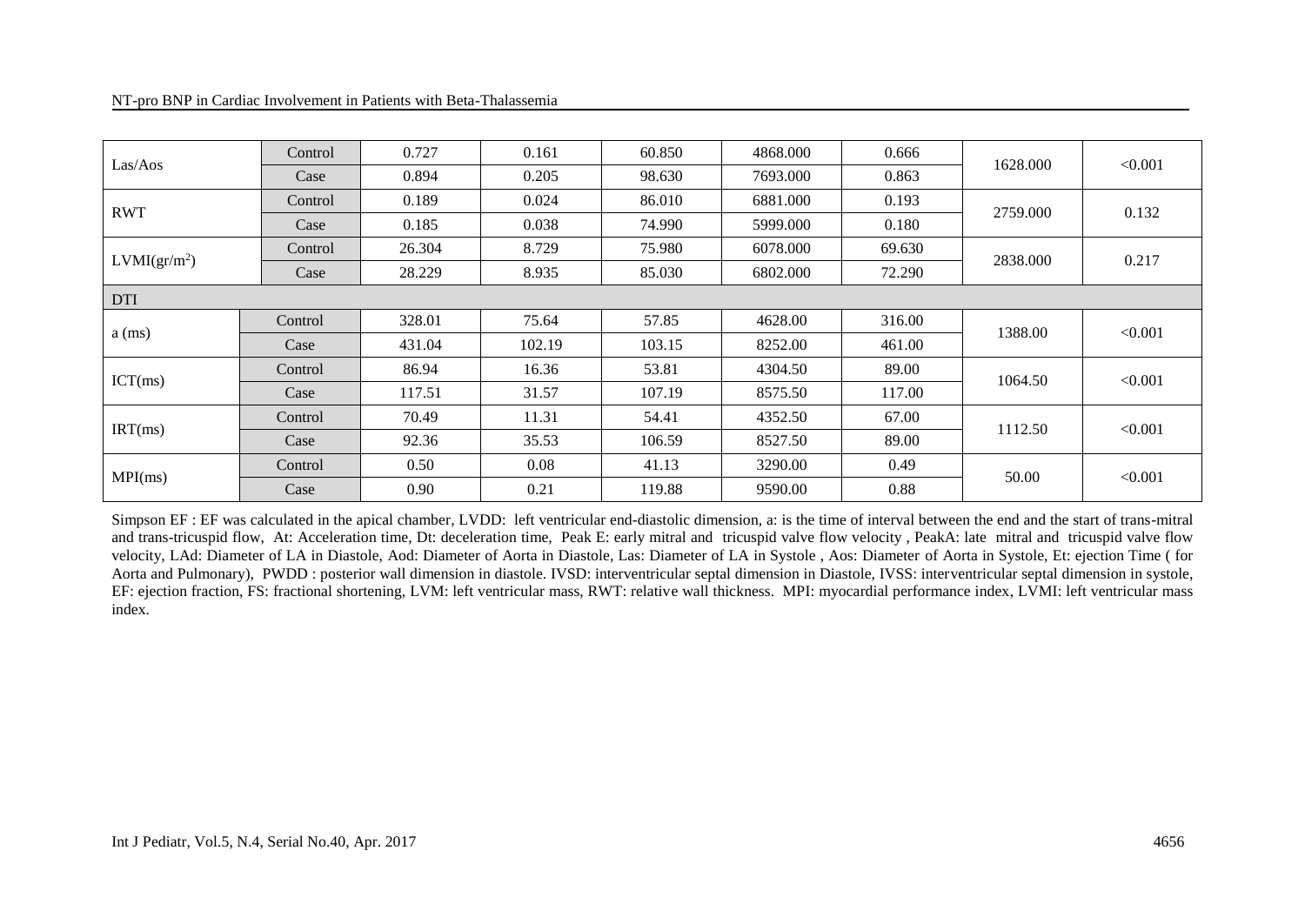| Variables       | Groups  | Mean     | Std. Deviation | Mean Rank | Sum of Ranks | Meadian | Mann-Whitney<br>$\mathbf{U}$ | P-value |
|-----------------|---------|----------|----------------|-----------|--------------|---------|------------------------------|---------|
| Conventional    |         |          |                |           |              |         |                              |         |
|                 | Control | 433.8    | 35.553         | 65.36     | 5228.5       | 433     | 1988.5                       | < 0.001 |
| $a$ (ms)        | Case    | 459.69   | 46.647         | 95.64     | 7651.5       | 456     |                              |         |
| $AT$ (ms)       | Control | 66.39    | 9.412          | 77.35     | 6188         | 67      | 2948                         | 0.383   |
|                 | Case    | 68.13    | 11.046         | 83.65     | 6692         | 67      |                              |         |
|                 | Control | 142.48   | 20.697         | 76.42     | 6113.5       | 144     | 2873.5                       |         |
| $DT$ (ms)       | Case    | 146.06   | 24.659         | 84.58     | 6766.5       | 150     |                              | 0.263   |
| Peak $E$ (cm/s) | Control | 70.123   | 12.6691        | 90.53     | 7242         | 68.8    | 2398                         | 0.006   |
|                 | Case    | 62.275   | 20.5           | 70.48     | 5638         | 61.6    |                              |         |
|                 | Control | 48.076   | 12.392         | 73.74     | 5899         | 46.6    | 2659                         | 0.065   |
| Peak A (cm/s)   | Case    | 49.131   | 16.5522        | 87.26     | 6981         | 48.7    |                              |         |
|                 | Control | 271.06   | 25.639         | 94.62     | 7569.5       | 267     |                              |         |
| $ET$ (ms)       | Case    | 255      | 23.425         | 66.38     | 5310.5       | 256     | 2070.5                       | < 0.001 |
| <b>MPI</b>      | Control | 0.594    | 0.113          | 43.98     | 3518         | 0.603   | 278                          | < 0.001 |
|                 | Case    | 0.9284   | 0.20665        | 117.03    | 9362         | 0.9     |                              |         |
| Peak E/ Peak A  | Control | 1.5104   | 0.30525        | 92.56     | 7405         | 1.385   | 2235                         | 0.001   |
|                 | Case    | 1.3322   | 0.36668        | 68.44     | 5475         | 1.263   |                              |         |
| <b>DTI</b>      |         |          |                |           |              |         |                              |         |
| <b>MPI</b>      | Control | 0.594    | 0.113          | 43.98     | 3518         | 0.603   | 278                          | < 0.001 |
|                 | Case    | 0.9284   | 0.20665        | 117.03    | 9362         | 0.901   |                              |         |
|                 | Control | 276.9375 | 33.83143       | 63.54     | 5083         | 272     | 1843                         | < 0.001 |
| $a$ (ms)        | Case    | 401.3875 | 121.57693      | 97.46     | 7797         | 461     |                              |         |
|                 | Control | 73.35    | 12.261         | 63.43     | 5074.5       | 72      |                              |         |
| ICT (ms)        | Case    | 87.71    | 24.076         | 97.57     | 7805.5       | 83      | 1834.5                       | < 0.001 |
|                 | Control | 89.71    | 20.868         | 50.05     | 4004         | 89      | 764                          | < 0.001 |
| $IRT$ (ms)      | Case    | 132.41   | 40.909         | 110.95    | 8876         | 123     |                              |         |

**Table-4**: case-control comparison of some conventional and Doppler tissue Echocardiographic Right Heart functions

Int J Pediatr, Vol.5, N.4, Serial No.40, Apr. 2017 4657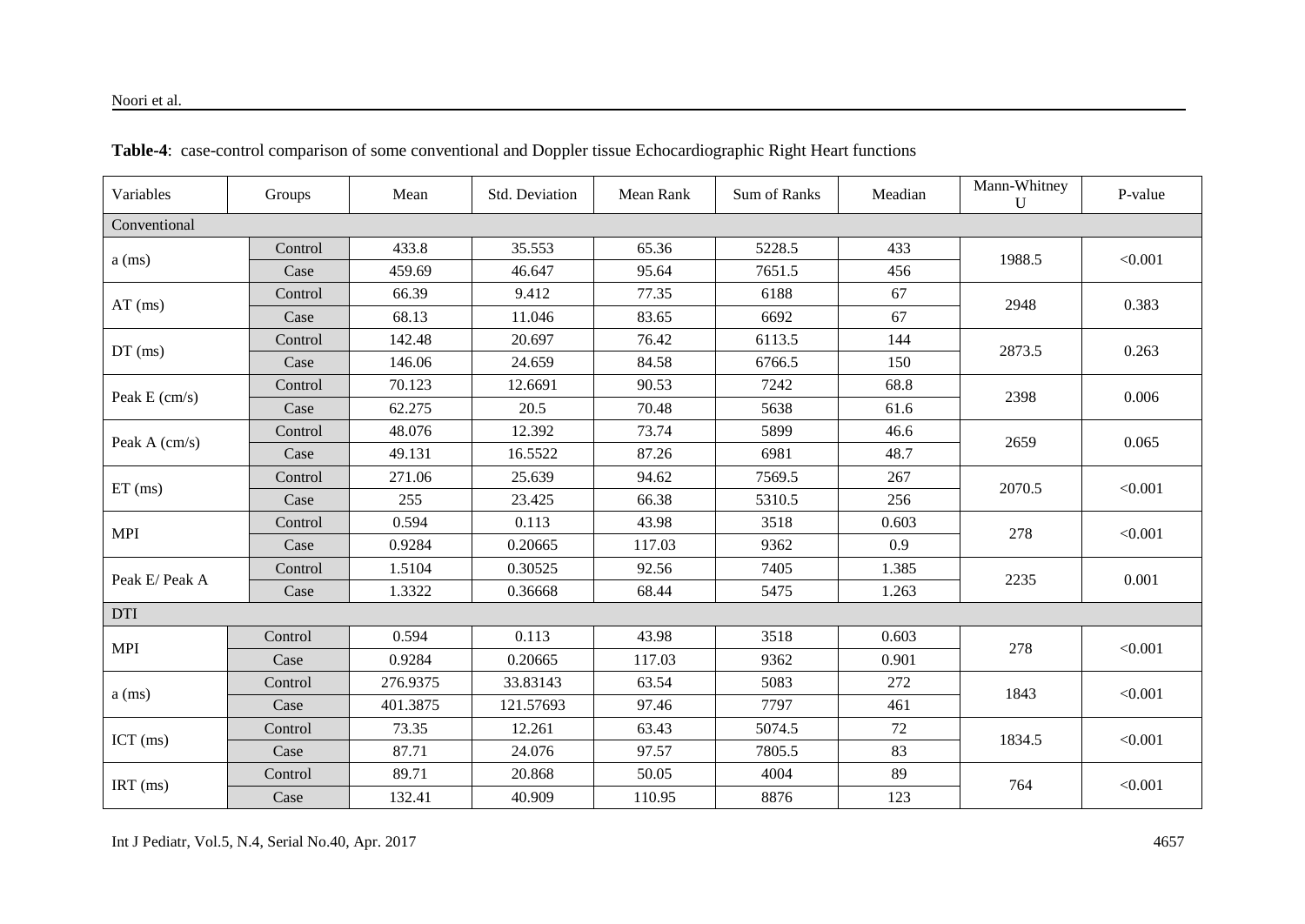#### NT-pro BNP in Cardiac Involvement in Patients with Beta-Thalassemia

a: is the time of interval between the end and the start of trans-mitral and trans-tricuspid flow, At: Acceleration time, Dt: deceleration time, Peak E: early mitral and tricuspid valve flow velocity, Peak A: late mitral and tricuspid valve flow velocity, Et: ejection Time (for Aorta and Pulmonary) MPI: myocardial performance index, ICT: isovolumic contraction time. IRT: isovolumic relaxation time.

| Variables         | NT-ProBNP  | ${\bf N}$ | Mean   | ${\rm SD}$ | t-test   | P- value |  |
|-------------------|------------|-----------|--------|------------|----------|----------|--|
| $DT$ (ms)         | $\leq 100$ | 50        | 146.7  | 28.622     | $-0.612$ | 0.543    |  |
|                   | >100       | 30        | 150.57 | 25.125     |          |          |  |
|                   | $\leq 100$ | 50        | 93.326 | 17.464     |          |          |  |
| Peak E (cm/s)     | $>100$     | 30        | 99.117 | 19.9906    | $-1.359$ | 0.178    |  |
|                   | $\leq 100$ | 50        | 53.944 | 13.65      |          |          |  |
| Peak A (cm/s)     | $>100$     | 30        | 56.84  | 18.2941    | $-0.807$ | 0.422    |  |
|                   | $\leq 100$ | 50        | 459.06 | 48.135     | $-0.154$ | 0.878    |  |
| $AT$ (ms)         | >100       | 30        | 460.73 | 44.843     |          |          |  |
|                   | $\leq 100$ | 50        | 144.78 | 24.423     | $-0.598$ | 0.552    |  |
| $DT$ (ms)         | >100       | 30        | 148.2  | 25.319     |          |          |  |
| $IVSD$ (cm)       | $\leq 100$ | 50        | 0.718  | 0.1265     |          |          |  |
|                   | $>100$     | 30        | 0.744  | 0.0854     | $-1.009$ | 0.316    |  |
|                   | $\leq 100$ | 50        | 4.398  | 0.627      |          | 0.038    |  |
| $LVDD$ (cm)       | $>100$     | 30        | 4.68   | 0.4854     | $-2.107$ |          |  |
|                   | $\leq 100$ | 50        | 73.17  | 27.245     | $-1.474$ | 0.144    |  |
| $LVM$ (gr)        | >100       | 29        | 81.46  | 17.261     |          |          |  |
|                   | $\leq 100$ | 50        | 47.012 | 18.3337    | $-2.435$ | 0.017    |  |
| Simpson LVDS (ml) | $>100$     | 30        | 57.597 | 19.563     |          |          |  |
|                   | $\leq 100$ | 50        | 1.8017 | 0.44913    |          |          |  |
| Peak E/ peak A    | >100       | 30        | 1.8489 | 0.52372    | $-0.427$ | 0.671    |  |
|                   | $\leq 100$ | 50        | 1.1891 | 0.1941     |          |          |  |
| LAd/AOd           | $>100$     | 30        | 1.216  | 0.22637    | $-0.563$ | 0.575    |  |

|  |  |  |  | Table-5: Patients' comparison of some conventional and Doppler tissue echocardiographic Heart functions |
|--|--|--|--|---------------------------------------------------------------------------------------------------------|
|  |  |  |  |                                                                                                         |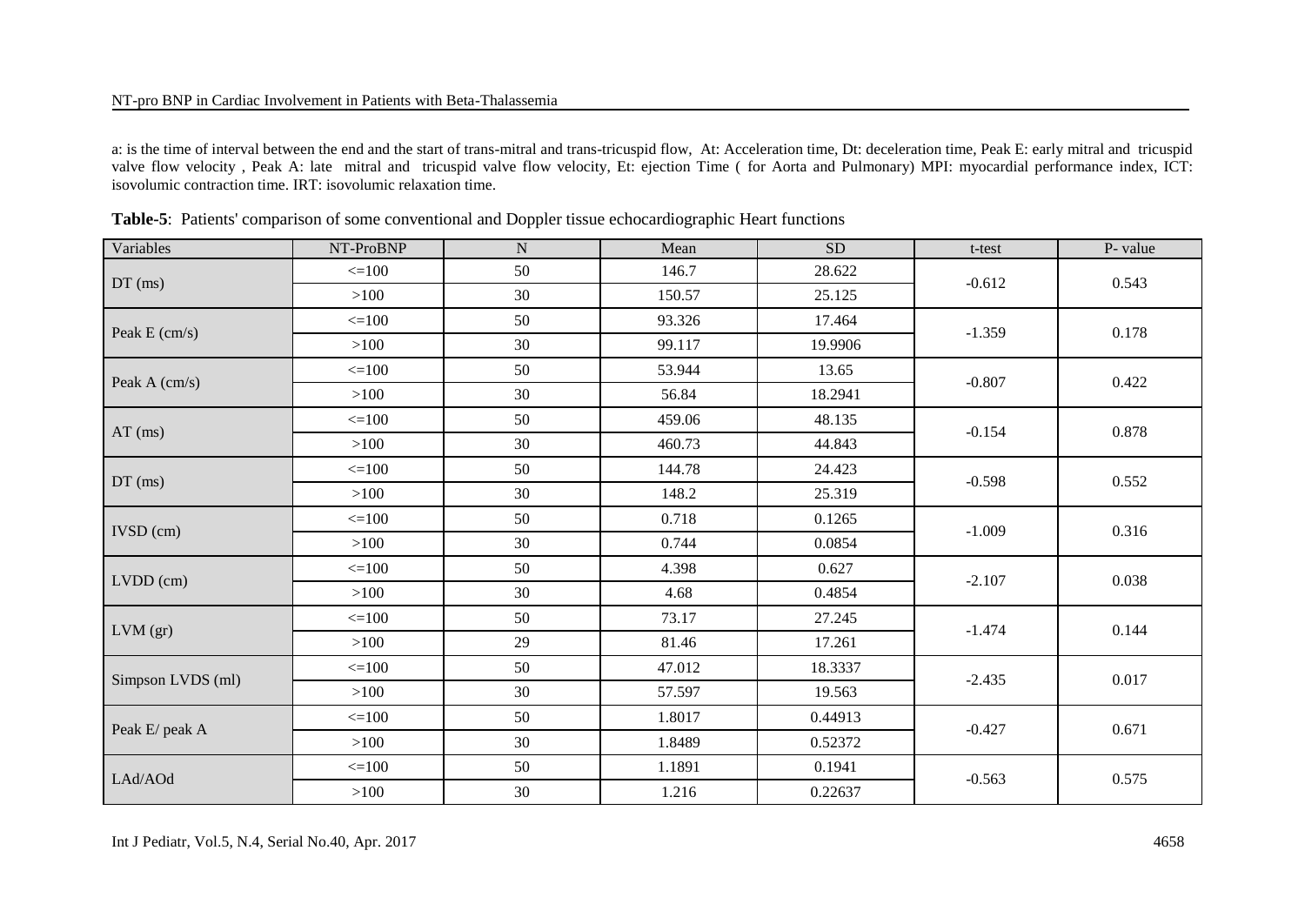|                     | $\leq 100$ | 50 | 27.1003 | 10.09081 |       |       |
|---------------------|------------|----|---------|----------|-------|-------|
| LVMI $\rm (gr/m^2)$ | >100       | 30 | 30.1101 | 6.29086  | 1.469 | 0.146 |

Simpson EF: EF was calculated in the apical chamber, LVDD: left ventricular end-diastolic dimension, a: is the time of interval between the end and the start of trans-mitral and trans-tricuspid flow, At: Acceleration time, Dt: deceleration time, Peak E: early mitral and tricuspid valve flow velocity, Peak A: late mitral and tricuspid valve flow velocity, LAd: Diameter of LA in Diastole, Aod: Diameter of Aorta in Diastole, Las: Diameter of LA in Systole , Aos: Diameter of Aorta in Systole, Et: ejection Time ( for Aorta and Pulmonary), PWDD: posterior wall dimension in diastole. IVSD : interventricular septal dimension in Diastole, IVSS: interventricular septal dimension in systole, EF: ejection fraction, FS: fractional shortening, LVM: left ventricular mass, RWT: relative wall thickness, MPI: myocardial performance index, LVMI: left ventricular mass index, ICT: isovolumic contraction time. IRT: isovolumic relaxation time.

| Variables    | NT-ProBNP    | Mean   | Std. Deviation | Median | Mean Rank | Sum of Ranks | MW Value                                            | P-value |  |
|--------------|--------------|--------|----------------|--------|-----------|--------------|-----------------------------------------------------|---------|--|
| Conventional |              |        |                |        |           |              |                                                     |         |  |
|              | $\leq$ = 100 | 439.94 | 34.954         | 439    | 40.98     | 2049         |                                                     | 0.811   |  |
| $a$ (ms)     | >100         | 428.3  | 59.97          | 433    | 39.7      | 1191         | 726<br>707.5<br>572<br>489.5<br>643.5<br>556<br>727 |         |  |
| $AT$ (ms)    | $\leq$ = 100 | 60.98  | 7.558          | 61     | 39.65     | 1982.5       |                                                     | 0.665   |  |
|              | >100         | 61.43  | 8.866          | 61     | 41.92     | 1257.5       |                                                     |         |  |
|              | $\leq$ = 100 | 2.7526 | 2.81071        | 2.28   | 36.94     | 1847         |                                                     | 0.077   |  |
| Aod (cm)     | >100         | 4.8213 | 7.26998        | 2.505  | 46.43     | 1393         |                                                     |         |  |
| Lad $(cm)$   | $\leq$ = 100 | 3.3046 | 3.88382        | 2.755  | 35.29     | 1764.5       |                                                     | 0.010   |  |
|              | >100         | 5.5783 | 8.17794        | 3.035  | 49.18     | 1475.5       |                                                     |         |  |
|              | $\leq$ = 100 | 2.5304 | 2.39039        | 2.18   | 37.91     | 1819.5       |                                                     | 0.432   |  |
| Aos $(cm)$   | >100         | 4.307  | 6.44947        | 2.275  | 42.05     | 1261.5       |                                                     |         |  |
|              | $\leq$ = 100 | 2.254  | 2.7162         | 1.87   | 36.08     | 1732         |                                                     | 0.092   |  |
| Las $(cm)$   | >100         | 3.896  | 5.9645         | 1.955  | 44.97     | 1349         |                                                     |         |  |
|              | $\leq$ = 100 | 248.84 | 22.204         | 250    | 40.04     | 2002         |                                                     | 0.818   |  |
| $ET$ (ms)    | >100         | 249.4  | 19.114         | 250    | 41.27     | 1238         |                                                     |         |  |

**Table-6**: Patients' comparison of some conventional and Doppler tissue echocardiographic Left heart functions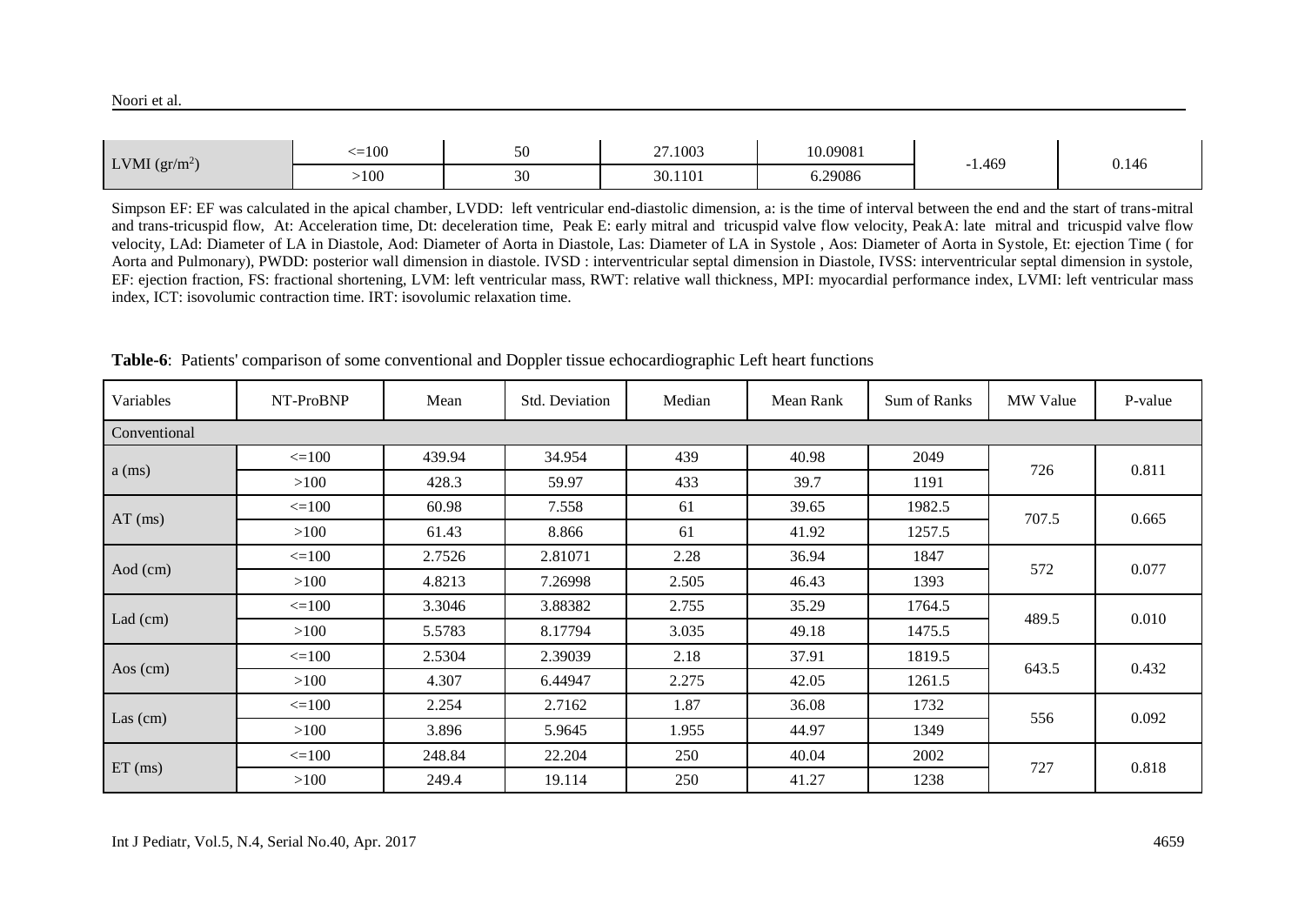#### NT-pro BNP in Cardiac Involvement in Patients with Beta-Thalassemia

|                   | $\leq 100$ | 0.4132   | 0.07604   | 0.4    | 40.81 | 2040.5 |       |       |
|-------------------|------------|----------|-----------|--------|-------|--------|-------|-------|
| PWDD (cm)         | $>100$     | 0.4107   | 0.07315   | 0.405  | 39.98 | 1199.5 | 734.5 | 0.877 |
|                   | $\leq 100$ | 0.9653   | 0.20167   | 0.94   | 38.67 | 1933.5 |       |       |
| $IVSS$ (cm)       | >100       | 0.9853   | 0.13567   | 0.965  | 43.55 | 1306.5 | 658.5 | 0.363 |
|                   | $\leq 100$ | 2.9198   | 3.01788   | 2.475  | 34.7  | 1735   |       | 0.004 |
| $LVDS$ (cm)       | $>100$     | 5.106    | 7.04156   | 2.845  | 50.17 | 1505   | 460   |       |
|                   | $\leq 100$ | 0.477    | 0.4426    | 0.4    | 39.28 | 1964   |       |       |
| PWDS (cm)         | $>100$     | 0.7467   | 1.02662   | 0.41   | 42.53 | 1276   | 689   | 0.543 |
|                   | $\leq 100$ | 56.85    | 30.775    | 71     | 39.65 | 1982.5 | 707.5 |       |
| EF(%)             | $>100$     | 67.02    | 18.993    | 71.5   | 41.92 | 1257.5 |       | 0.672 |
|                   | $\leq 100$ | 32.86    | 18.214    | 40.5   | 39.45 | 1972.5 | 697.5 | 0.601 |
| FS(%)             | >100       | 38.56    | 11.685    | 40.5   | 42.25 | 1267.5 |       |       |
| Simpson LVDD      | $\leq 100$ | 101.544  | 147.4314  | 77.7   | 35.12 | 1756   |       | 0.008 |
| (ml)              | >100       | 99.543   | 27.9834   | 96.75  | 49.47 | 1484   | 481   |       |
| Simpson EF $(\%)$ | $\leq 100$ | 42.72    | 10.734    | 43.5   | 40.28 | 2014   | 739   | 0.913 |
|                   | $>100$     | 42.2     | 10.327    | 43.5   | 40.87 | 1226   |       |       |
| <b>MPI</b>        | $\leq 100$ | 0.7772   | 0.17081   | 0.7561 | 41.61 | 2080.5 | 694.5 | 0.581 |
|                   | $>100$     | 0.7227   | 0.2524    | 0.7587 | 38.65 | 1159.5 |       |       |
| LAs/Aos           | $\leq 100$ | 0.8754   | 0.19651   | 0.861  | 38.18 | 1832.5 |       | 0.514 |
|                   | $>100$     | 0.9236   | 0.21834   | 0.877  | 41.62 | 1248.5 | 656.5 |       |
| <b>RWT</b>        | $\leq 100$ | 0.1898   | 0.03397   | 0.186  | 45.1  | 2255   | 520   | 0.022 |
|                   | $>100$     | 0.178    | 0.04319   | 0.168  | 32.83 | 985    |       |       |
| <b>DTI</b>        |            |          |           |        |       |        |       |       |
|                   | $\leq 100$ | 416.68   | 113.23777 | 456    | 38.06 | 1903   |       |       |
| $a$ (ms)          | >100       | 454.9667 | 76.36459  | 467    | 44.57 | 1337   | 628   | 0.225 |
| ICT (ms)          | $\leq 100$ | 115.48   | 37.573    | 115    | 38.25 | 1912.5 |       | 0.262 |
|                   | >100       | 120.9    | 17.604    | 119.5  | 44.25 | 1327.5 | 637.5 |       |

Int J Pediatr, Vol.5, N.4, Serial No.40, Apr. 2017 4660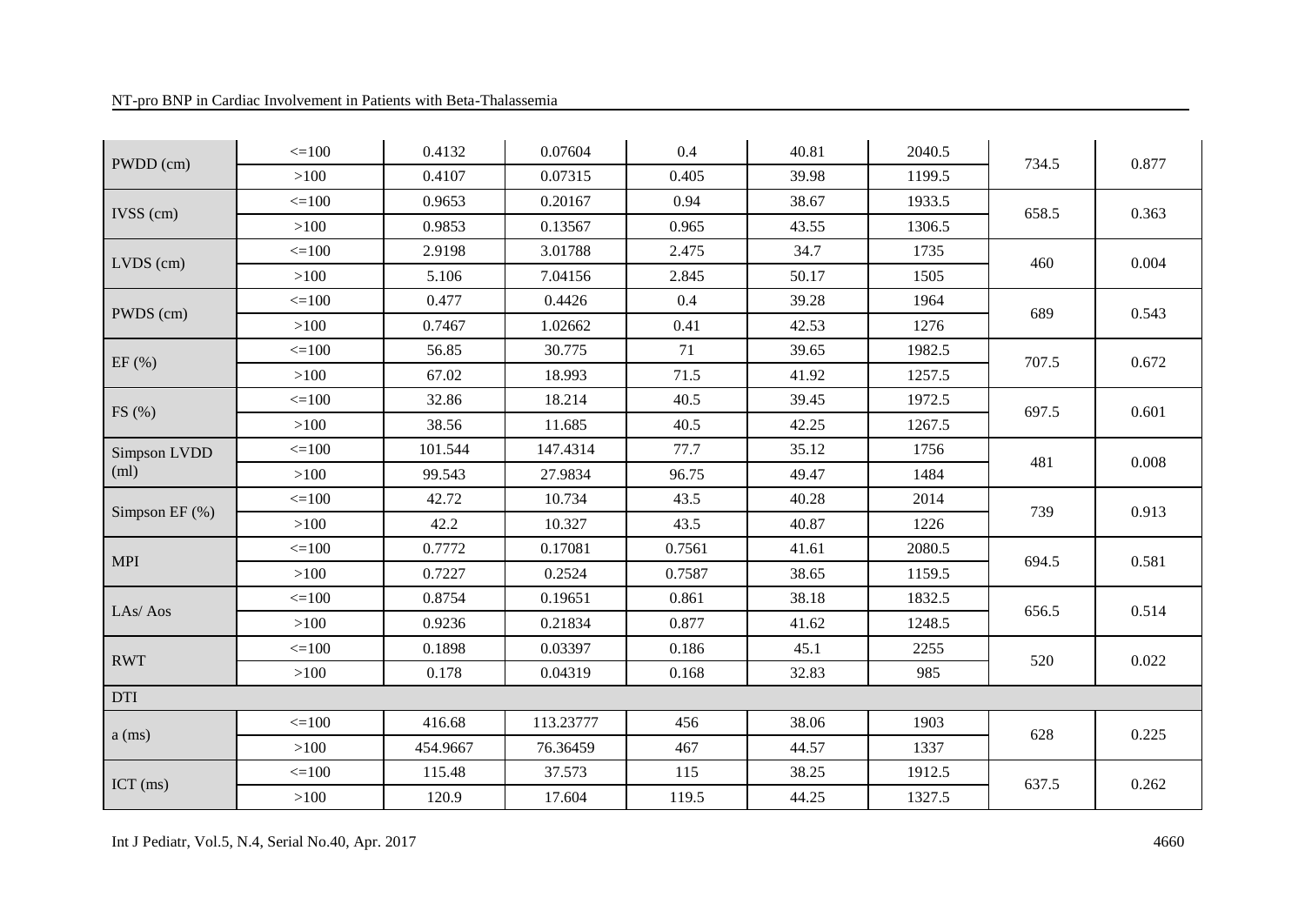| $\overline{\text{IRT}}$ (ms) | $\leq 100$ | 94.96  | 42.945  | 89    | 41.17 | 2058.5 | 716.5 | 0.738 |
|------------------------------|------------|--------|---------|-------|-------|--------|-------|-------|
|                              | >100       | 88.03  | 17.073  | 86    | 39.38 | 1181.5 |       |       |
| <b>MPI</b>                   | $\leq 100$ | 0.8814 | 0.24347 | 0.83  | 35.66 | 1783   | 508   | 0.016 |
|                              | >100       | 0.9338 | 0.15009 | 0.924 | 48.57 | 1457   |       |       |

Simpson EF : EF was calculated in the apical chamber, LVDD: left ventricular end-diastolic dimension, a: is the time of interval between the end and the start of trans-mitral and trans-tricuspid flow, At: Acceleration time, Dt: deceleration time, Peak E: early mitral and tricuspid valve flow velocity , PeakA: late mitral and tricuspid valve flow velocity, LAd: Diameter of LA in Diastole, Aod: Diameter of Aorta in Diastole, Las: Diameter of LA in Systole , Aos: Diameter of Aorta in Systole, Et: ejection Time ( for Aorta and Pulmonary), PWDD: posterior wall dimension in diastole. IVSD : interventricular septal dimension in Diastole, IVSS: interventricular septal dimension in systole, EF: ejection fraction, FS: fractional shortening, LVM: left ventricular mass, RWT: relative wall thickness. MPI: myocardial performance index, LVMI: left ventricular mass index, ICT: isovolumic contraction time. IRT: isovolumic relaxation time.

| Variables               | NT-ProBNP    | Mean   | Std. Deviation | Median | Mean Rank | Sum of Ranks | <b>MW</b> Value | P-value |  |  |  |  |
|-------------------------|--------------|--------|----------------|--------|-----------|--------------|-----------------|---------|--|--|--|--|
| Conventional            |              |        |                |        |           |              |                 |         |  |  |  |  |
| $a$ (ms)                | $\leq 100$   | 67.88  | 11.44          | 67     | 39.45     | 1972.5       | 697.5           | 0.597   |  |  |  |  |
|                         | >100         | 68.53  | 10.533         | 69.5   | 42.25     | 1267.5       |                 |         |  |  |  |  |
| Peak $E \text{ (cm/s)}$ | $\leq$ = 100 | 66.209 | 19.4371        | 68.25  | 44.43     | 2221.5       | 553.5           | 0.051   |  |  |  |  |
|                         | >100         | 55.718 | 20.8637        | 60.2   | 33.95     | 1018.5       |                 |         |  |  |  |  |
| Peak A (cm/s)           | $\leq$ 100   | 52.006 | 15.5919        | 48.7   | 43.38     | 2169         | 606             | 0.152   |  |  |  |  |
|                         | >100         | 44.339 | 17.2501        | 48.3   | 35.7      | 1071         |                 |         |  |  |  |  |
| $ET$ (ms)               | $\leq 100$   | 252.52 | 22.47          | 250    | 38.12     | 1906         | 631             | 0.234   |  |  |  |  |
|                         | >100         | 259.13 | 24.768         | 256    | 44.47     | 1334         |                 |         |  |  |  |  |
| <b>MPI</b>              | $\leq 100$   | 0.8982 | 0.18657        | 0.8672 | 37.34     | 1867         | 592             | 0.116   |  |  |  |  |
|                         | >100         | 0.9786 | 0.23094        | 0.9135 | 45.77     | 1373         |                 |         |  |  |  |  |
| Peak E/Peak A           | $\leq$ 100   | 1.3583 | 0.41449        | 1.338  | 42.01     | 2100.5       | 674.5           | 0.453   |  |  |  |  |
|                         | >100         | 1.2888 | 0.26995        | 1.261  | 37.98     | 1139.5       |                 |         |  |  |  |  |

**Table-7**: Patients' comparison of some conventional and Doppler tissue echocardiographic Right heart functions